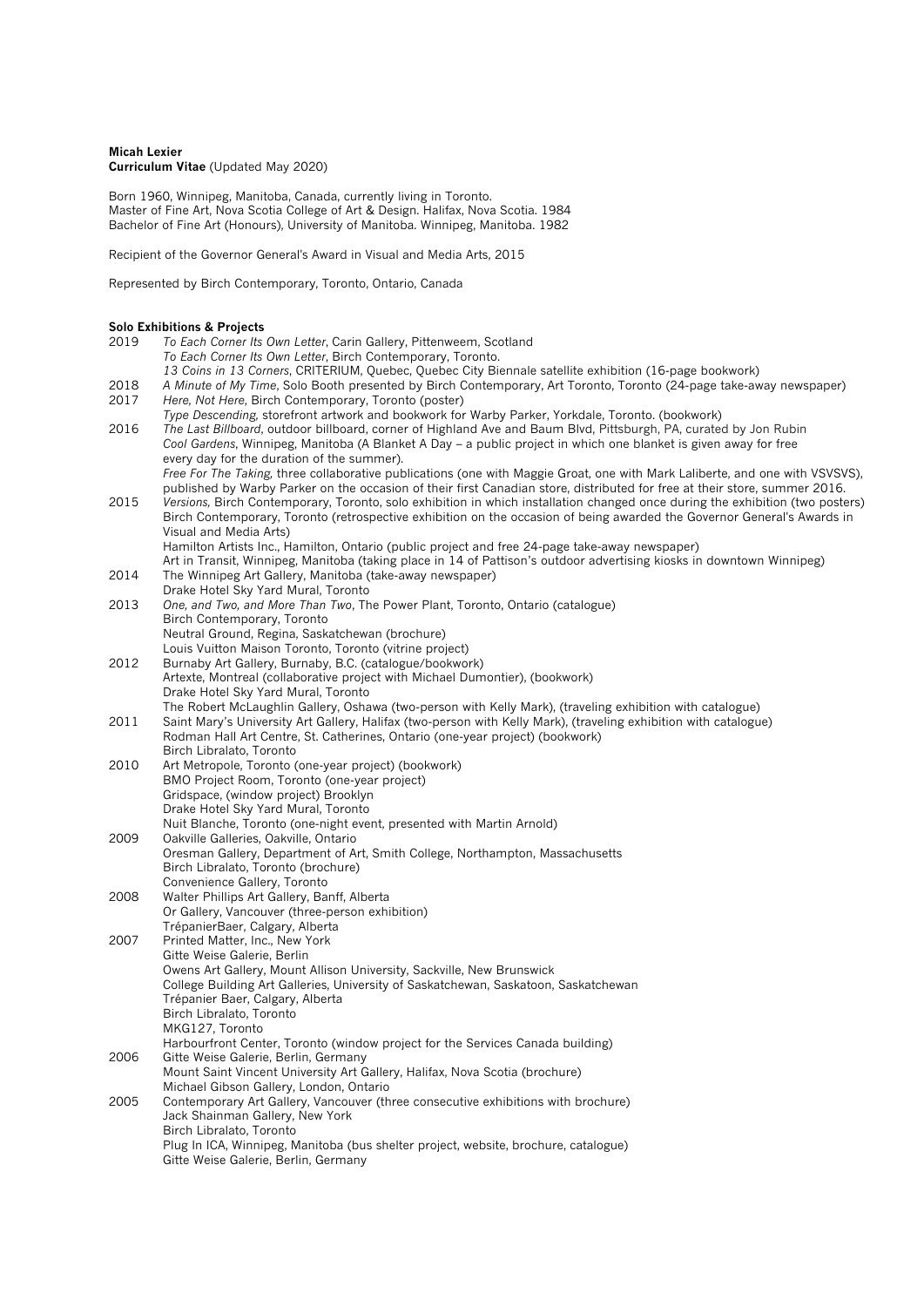| 2004         | Dazibao, Montréal, Québec                                                                                                                                                          |
|--------------|------------------------------------------------------------------------------------------------------------------------------------------------------------------------------------|
|              | National Gallery of Canada Library, Ottawa, Ontario (brochure)                                                                                                                     |
|              | Gitte Weise Gallery, Sydney, Australia                                                                                                                                             |
| 2003         | Jack Shainman Gallery, New York                                                                                                                                                    |
|              | Robert Birch Gallery, Toronto, Ontario                                                                                                                                             |
|              | Trépanier Baer Gallery, Calgary, Alberta                                                                                                                                           |
| 2002<br>2001 | Gallery 111, University of Manitoba, Winnipeg, Manitoba (CD ROM)<br>Gitte Weise Gallery, Sydney, Australia                                                                         |
|              | The Toronto Sculpture Garden, Toronto (brochure)                                                                                                                                   |
| 2000         | Hallwalls, Buffalo, New York (brochure)                                                                                                                                            |
|              | I Space Gallery, University of Illinois at Urbana-Champaign, Chicago, Illinois (brochure)                                                                                          |
|              | Agnes Etherington Art Centre, Queen's University, Kingston, Ontario                                                                                                                |
|              | Robert Birch Gallery, Toronto                                                                                                                                                      |
| 1999         | Jack Shainman Gallery, New York                                                                                                                                                    |
|              | Gitte Weise Gallery, Sydney, Australia                                                                                                                                             |
|              | Whyte Museum of the Canadian Rockies, Banff, Alberta (traveling exhibition with catalogue)                                                                                         |
|              | Trépanier Baer Gallery, Calgary, Alberta                                                                                                                                           |
| 1998         | Musée d'art Contemporain de Montréal, Montréal, Québec (catalogue)                                                                                                                 |
|              | Dunlop Art Gallery, Regina, Saskatchewan (traveling exhibition with catalogue)                                                                                                     |
|              | Charles H Scott Gallery, Emily Carr Institute of Art and Design, Vancouver, B.C. (traveling exhibition with catalogue)<br>Macdonald Stewart Art Centre, Guelph, Ontario (brochure) |
|              | Robert Birch Gallery, Toronto, Ontario                                                                                                                                             |
|              | Open Studio Gallery, Toronto, Ontario                                                                                                                                              |
| 1997         | Trépanier Baer Gallery, Calgary, Alberta                                                                                                                                           |
|              | Toronto Photographer's Workshop, Toronto, Ontario (brochure)                                                                                                                       |
| 1996         | Jack Shainman Gallery, New York                                                                                                                                                    |
|              | St. Mary's University Art Gallery, Halifax, Nova Scotia (brochure)                                                                                                                 |
| 1994         | Fay Gold Gallery, Atlanta, Georgia                                                                                                                                                 |
|              | The Winnipeg Art Gallery, Winnipeg, Manitoba. (catalogue)                                                                                                                          |
|              | McIntosh Gallery, The University of Western Ontario, London, Ontario (traveling exhibition with catalogue)                                                                         |
|              | Art Gallery of Peterborough, Peterborough, Ontario (brochure)                                                                                                                      |
|              | Artspace, Peterborough, Ontario<br>The Library & Gallery, Cambridge, Ontario (traveling exhibition with catalogue)                                                                 |
|              | Tom Thomson Memorial Art Gallery, Owen Sound, Ontario                                                                                                                              |
| 1993         | Art Gallery of Ontario. Toronto, Ontario. (two-person exhibition with catalogue)                                                                                                   |
|              | Jack Shainman Gallery, New York                                                                                                                                                    |
|              | Oakville Galleries, Oakville, Ontario. (traveling exhibition with catalogue)                                                                                                       |
|              | Kamloops Art Gallery, Kamloops, B.C.                                                                                                                                               |
|              | Confederation Centre Art Gallery and Museum, Charlottetown, P.E.I. (catalogue)                                                                                                     |
|              | Open Space, Victoria, B.C. (two-person exhibition)                                                                                                                                 |
|              | Open Studio Gallery, Toronto, Ontario                                                                                                                                              |
| 1992         | Stride Gallery, Calgary. Alberta (catalogue)                                                                                                                                       |
|              | Temiskaming Art Gallery, Haileybury, Ontario<br>Galerie Brenda Wallace, Montréal, Québec                                                                                           |
|              | Canada House, London, England. (two-person traveling exhibition with catalogue)                                                                                                    |
|              | Chapter, Cardiff, Wales (two-person traveling exhibition with catalogue)                                                                                                           |
|              | John Hansard Gallery, University of Southampton (two-person traveling exhibition with catalogue)                                                                                   |
| 1991         | Jack Shainman Gallery, New York                                                                                                                                                    |
|              | Surrey Art Gallery, Surrey, British Columbia (catalogue)                                                                                                                           |
|              | Main Access, Artspace, Winnipeg                                                                                                                                                    |
| 1990         | Southern Alberta Art Gallery, Lethbridge, Alberta (catalogue)                                                                                                                      |
|              | Justina M Barnikie Gallery, Hart House, University of Toronto, Ontario                                                                                                             |
|              | Galerie Brenda Wallace, Montréal, Québec                                                                                                                                           |
|              | Niagara Artists' Centre, St. Catherines, Ontario<br>Open Studio Gallery, Toronto, Ontario                                                                                          |
|              | AKA, Saskatoon, Saskatchewan                                                                                                                                                       |
| 1989         | Mercer Union, Toronto. Ontario (Interview)                                                                                                                                         |
|              | Latitude 53, Edmonton, Alberta                                                                                                                                                     |
| 1988         | Definitely Superior Gallery, Thunder Bay, Ontario                                                                                                                                  |
|              | Eye Level Gallery, Halifax, Nova Scotia                                                                                                                                            |
|              | The New Gallery, Calgary, Alberta                                                                                                                                                  |
|              | Plug-In Inc., Winnipeg, Manitoba                                                                                                                                                   |
| 1987         | Forest City Gallery, London                                                                                                                                                        |
|              | YYZ Artists Outlet, Toronto                                                                                                                                                        |
| 1985         | Eye Level Gallery, Halifax, Nova Scotia<br>Anna Leonowens Gallery, Halifax, Nova Scotia                                                                                            |
| 1984         | Anna Leonowens Gallery, Halifax, Nova Scotia                                                                                                                                       |
| 1982         | Gallery 111, Winnipeg Manitoba                                                                                                                                                     |
|              | Plug-In Inc., Winnipeg, Manitoba                                                                                                                                                   |
|              |                                                                                                                                                                                    |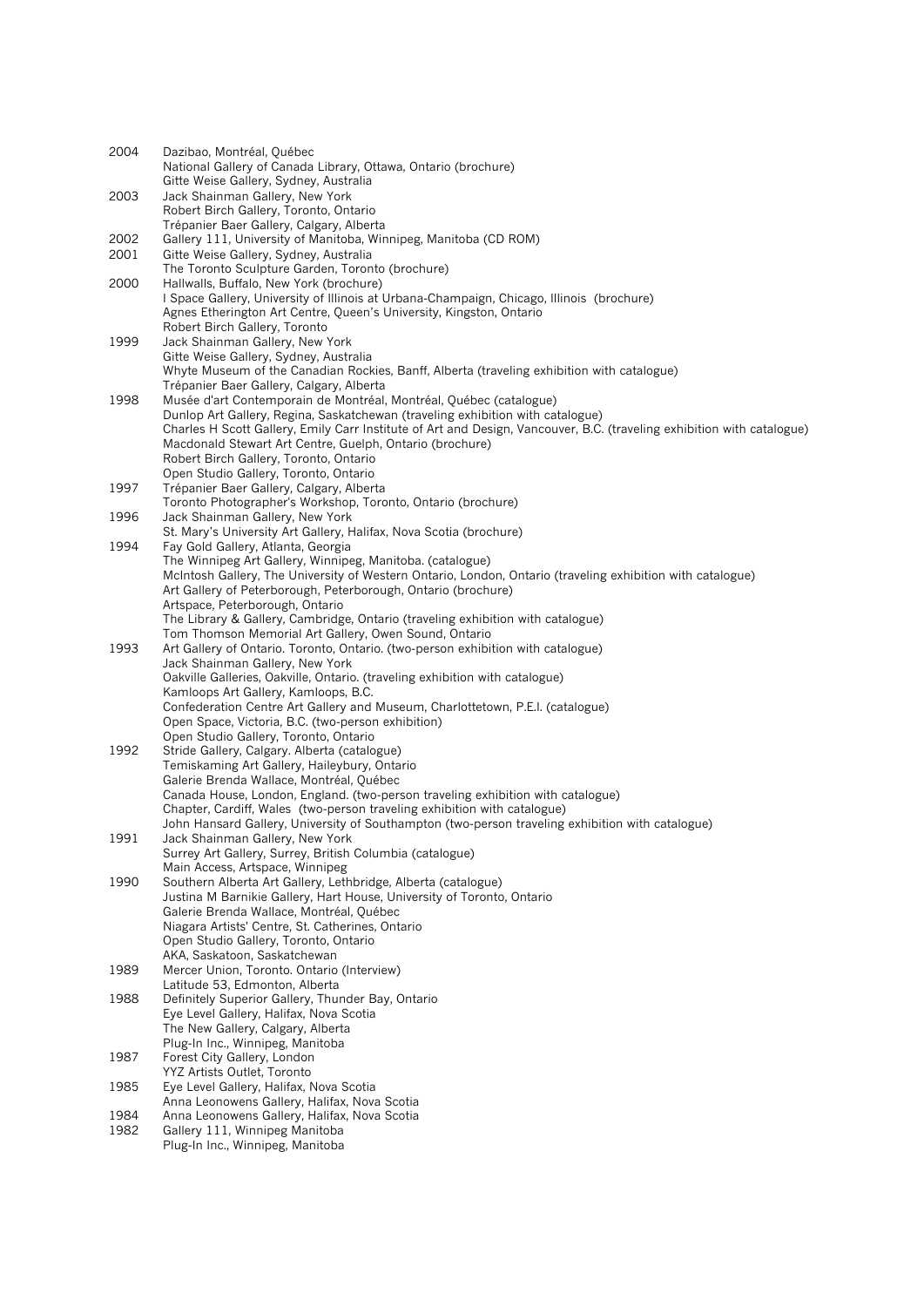Group Exhibitions and Temporary Public Projects

|          | Group Eximpliforms and Temporary Fublic Frojects                                                                     |
|----------|----------------------------------------------------------------------------------------------------------------------|
| 2020     | You've Got Mail, curated by Jeannette Weiss, Beletage, Zurich, Switzerland                                           |
|          | Caution: Artists!: Text messages in art, curated by Jürgen O. Olbrich, Kunsttempel, Kassel, Germany, May             |
|          | STANZAS, curated by Kegan Mcfadden, Empty Gallery, Victoria, BC,                                                     |
|          | The Big Pictures/Small Wonders, Birch Contemporary, Feb/March                                                        |
|          | The Tin Man Was a Dreamer: Allegories, Poetics and Performances of Power, Vancouver Art Gallery, March to August     |
|          | ME, Curated by Philippe Dumaine, Maison théâtre, Montréal (presented in the context of the performances of the       |
|          | play Le problème avec le rose). February 7 - 16, 2020                                                                |
|          |                                                                                                                      |
|          | Realisms: Canadian Art, 1850 to the Present, curated by Andrew Kear, Museum London, London, Ontario, Feb 2020        |
|          | Collectif Blanc, Imprimé   Intimité Collection, curated by Catherine Métayer, UQO Gallery, Gatineau, January 2020    |
|          | Show of Hands - Manipulation, Appropriation, and Mobility of the Printed Image, Arprim, Montreal, Janaury 2020       |
| 2019     | Pushing paper: contemporary drawing from 1970 to now, British Museum, Sept. 11, 2019 to January 11, 2020             |
|          | We The Centre, curated by Devan Patel, Patel Division, Toronto                                                       |
|          | Objects in an Embassy, curated by Chris Fusaro and Laura Azzalini, presented in the former Embassy of the Czech      |
|          | Republic, Montreal                                                                                                   |
|          | 1989 - 2019, Birch Contemporary, Toronto.                                                                            |
|          | Re: Calculations, curated by Catherine Crowston, Alberta Gallery of Art, Edmonton, Sept. 7, 2019 to March 15, 2020   |
|          | (Exhibition of 4 individual works) LUST & THE APPLE, The Old Primary School, Near Gorebridge, Midlothian,            |
| Scotland |                                                                                                                      |
|          |                                                                                                                      |
|          | Salles des Maquettes, curated by Anne Philippon, La Galerie de l'UQAM, Montréal                                      |
| 2018     | A Curator's View: Ian Thom Selects, Vancouver Art Gallery, September 2018 to March 2019                              |
|          | The Light Fantastic, Art Gallery of Nova Scotia, Halifax, NS March to September                                      |
|          | Identity/Identify, The Robert McLaughlin Gallery, Oshawa, ON                                                         |
|          | Coping Mechanisms, curated by Sarah Nickleson, Liberty Street Collective, Detroit, Michigan, September               |
|          | Off Topic, curated by Mia Nielsen, Drake Devonshire, Prince Edward County, Ontario, Feb to August,                   |
|          | Here + Now, curated by Leah Taylor, Kenderdine Art Gallery, University of Saskatchewan, Saskatoon                    |
|          | Wunderkammer curated by Lucrecia Piedrahita Orrego, Museo El Castillo, Medellín, Colombia, May                       |
|          | The Closer Together Things Are, curated by Shannon Anderson and Jay Wilson, Owens Art Gallery, Sackville, NS         |
|          | January to February 2018; Saint Mary's University Art Gallery, Halifax, NS April to May 2018; Southern Alberta Art   |
|          | Gallery, Lethbridge, Alberta, June to September 2018                                                                 |
| 2017     | Works Selected: Clyne, Johnston, Kernohan, Lexier, MacFarlane and Urban, curated by Ron Shuebrook. Gallery           |
|          |                                                                                                                      |
|          | Stratford, Stratford, Ontario, September 29 to November 26, 2017                                                     |
|          | Momenta - Biennale de l'image, Montreal, curated by Ami Barak, including an 8-page contribution in the catalogue     |
|          | and an 8-page newspaper project for Book, lamp, chair: an exhibited library, presented at Artext as part of Momenta. |
|          | Canadian and Indigenous Art: 1968 to Present, National Gallery of Canada, Ottawa                                     |
|          | The Closer Together Things Are, curated by Shannon Anderson and Jay Wilson, University of Waterloo Art Gallery       |
|          | Cabinet, curated by Adam Milner, David B. Smith Gallery, Denver, Colorado                                            |
|          | Homecoming, curated by Hanh Ho, CYDONIA, Fort Worth, Texas                                                           |
|          | The Coffins of Paa Joe and the Pursuit of Happiness, Jack Shainman Gallery, New York                                 |
|          | Two Secret Diptychs, curated by Louis Reith, Mini Gallerie, Amsterdam, the Netherlands                               |
|          | Coquitlam, Canada, curated by Gregory Elgstrand, Art Gallery at Evergreen in Coquitlam, B.C.                         |
|          | La Chose en soi, curated by Ève De Garie-Lamanque, Musée régional de Rimouski, Rimouski, QC                          |
|          | Absence/Presence, curated by curated by the students of Contemporary Art and Curatorial Practice in the              |
|          | Department of Art History & Art Conservation at Queen's University and led by Professor Jen Kennedy, Agnes           |
|          |                                                                                                                      |
|          | Etherington Art Centre, Kingston, Ontario                                                                            |
| 2016     | Down To Write You This Poem Sat, curated by Frances Loeffler, Oakville Galleries, Oakville, Ontario                  |
|          | 0 1 1 2 3 5 8 13 21 34 55 89 144 233 377 610 987 1597 2584 4181 6765 10946, curated by Société and                   |
|          | Heimat (Pieter Boons), Societé, Brussels, Belgium                                                                    |
|          | Lifetime Piling Up, curated by Dave Dyment, video program for Petit Nuit, Edmonton, Alberta                          |
|          | All This Time, curated by Jaclyn Quaresma, Jackman Humanities Institute, University of Toronto                       |
|          | Uncovering Artists' Books, curated by Geraldine Davis, Grimsby Public Art Gallery, Grimsby, Ontario                  |
|          | Last Nite, curated by Stefan Hancherow and Jennifer Simaitis, The Drake Hotel, Toronto (temporary tattoo)            |
|          | (Re) Visit: Interpreting the Collection, curated Kent Archer and Leah Taylor, College Art Galleries & Kenderdine Art |
|          | Gallery, University of Saskatchewan, Sasktoon, Saskatchewan.                                                         |
|          | The Blur Between, curated by Kristy Trinier, Alberta Gallery of Art, Edmonton, Alberta                               |
|          | New Acquisitions, Burnaby Art Gallery, Burnaby, BC                                                                   |
| 2015     | The 2015 Governor General's Awards in Visual and Media Arts Exhibition, National Gallery of Canada, Ottawa           |
|          |                                                                                                                      |
|          | Reading Room, curated by Lucy McDonald and Dr. Kirsty Bell, Owens Art Gallery, Mount Allison University, Sackville,  |
|          | New Brunswick                                                                                                        |
|          | Axe Head Art Exchange, curated by Bill Clarke for ARMAR (Association for the Creation and Research of                |
|          | Contemporary Art), Artium, Basque Museum of Contemporary Art, Vitoria-Gasteiz, Spain                                 |
|          | Crosswaves #5: Ditto, curated by Christof Migone, New Adventures in Sound Art, audio program available online at:    |
|          | https://soundcloud.com/naisa/cross-waves-5-ditto-curated-by-christof-migone?in=naisa/sets/cross-waves                |
|          | Oh, Canada, curated by Denise Markonish, dispersed over four Calgary venues: The Esker Foundation, The Glenbow       |
|          | Museum, The Nickle Arts Museum, and The Illingworth Kerr Gallery at ACAD University.                                 |
|          | Signs and Symbols, Jessica Bradley Gallery, Toronto, Ontario                                                         |
|          | Views from the Southbank 1: Histories, Memories, Myths, Surrey Art Gallery, Surrey, BC                               |
| 2014     | You've Really Got a Hold on Me, curated by Marnie Fleming, Oakville Galleries, Oakville, Ontario                     |
|          | Oh, Canada, curated by Denise Markonish, dispersed over four East Coast venues: Owens Art Gallery, Galerie d'art     |
|          | Louise-et-Reuben Cohen, Galerie Sans, and The Confederation Centre Art Gallery.                                      |
|          |                                                                                                                      |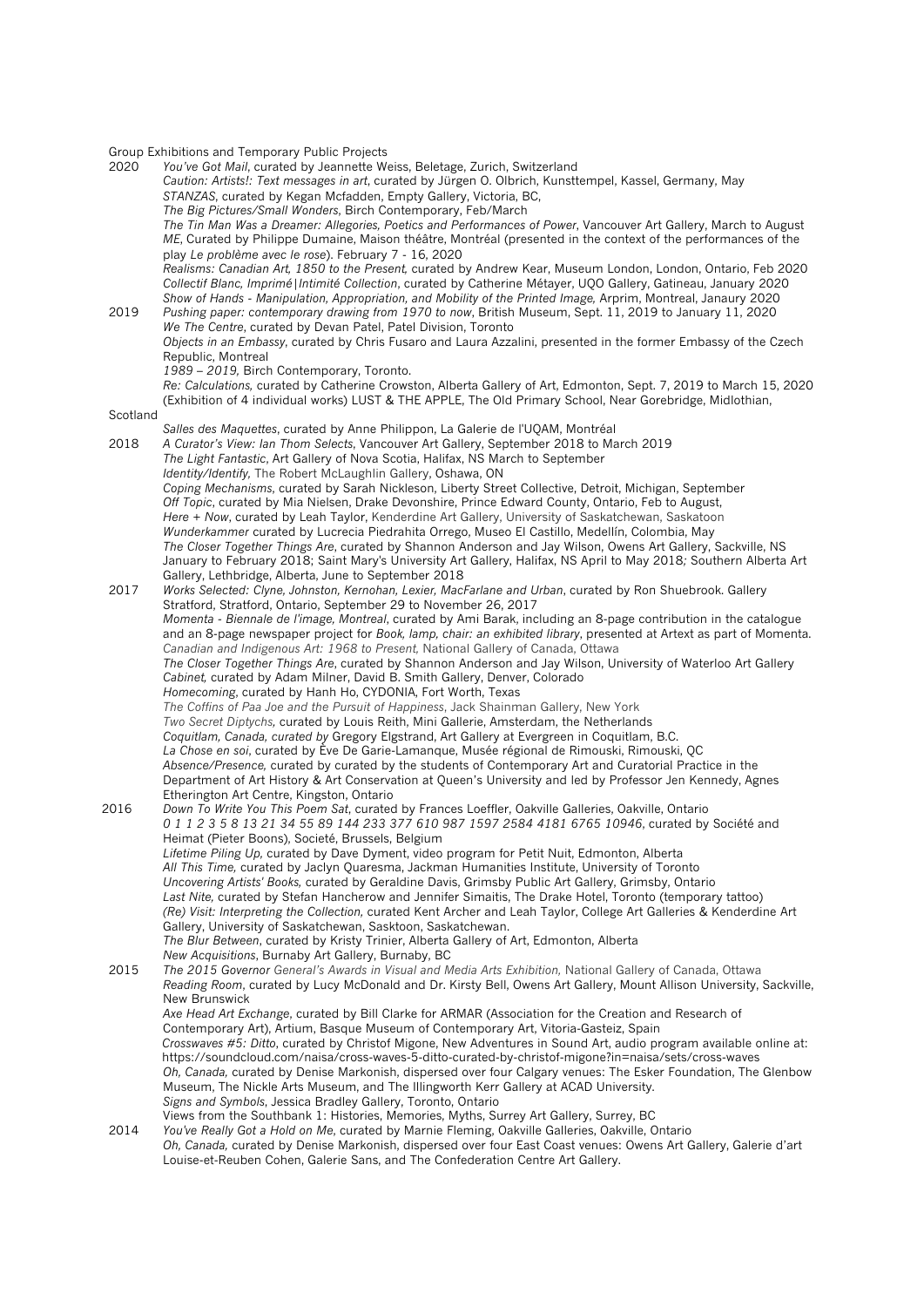*Free (or best offer)*, curated by Ufuk Gueray, Library, Winnipeg, Manitoba *Portrait,* TrépanierBaer Gallery, Calgary, Alberta *New Works Salon*, Echo Park Film Center, Los Angeles (video screening) 2013 *Neuromast: Certain Uncertainty and Contemporary Art, c*urated by Taliesin Gilkes-Bower and Terri C Smith, Franklin Street Works, Stamford, CT *La Petite collection. Grandeur et splendeur,* curated by Anne Philippon and Pascale Tremblay, La Galerie de l'UQAM, Montréal *Math + Art*, Winnipeg Art Gallery, Winnipeg, *Search Party*, curated by Emily Fitzpatrick, Justina M Barnikie Gallery, Hart House, University of Toronto, Ontario *The Road Sign Project*, (presented throughout the city of Hamilton), Centre3 for Print and Media Arts, Hamilton, ON 2012 *Oh, Canada,* curated by Denise Markonish, MASS MoCA, North Adams, Massachusetts (catalogue) *Finding X*, curated by Jay Jensen, Honolulu Museum of Art, Honolulu, Hawaii *Genius Loci*, curated by Stuart Keeler, Art Gallery of Mississauga, Mississauga, ON *Text In Process*, curated by Rebecca Heidenberg, RH Gallery, New York City, NY *Sediment,* curated by Shane Krepakevich, G Gallery, Toronto (catalogue) *Where I Lived, and What I Lived For,* curated by Jon Davies, Oakville Galleries, Oakville, ON 2011 *Door to Door*, curated by Christof Migone, Blackwood Gallery, University of Toronto, Mississauga *Read All Over,* Scrap Metal Gallery, Toronto *1. Autofuntion,* curated by Derek Sullivan and Shane Krepakevich, G Gallery, Toronto *Prairie Scene*, curated by J.J. Kegan McFadden, PLATFORM/AxeNeo7, Gatineau, Quebec Inbetween, curated by Mireille Eagan, Doris McCarthy Gallery, University of Toronto, Scarborough *Secret Publicity,* curated by Alissa Firth-Eagland , (exhibition took the form of a publication) *Calgary Collects*, curated by Jeffrey Spalding, Art Gallery of Calgary, Calgary 2010 *Beyond/In*, Albright-Knox Art Gallery, Buffalo, New York (catalogue) *Sculpture as Time: New Acquisitions in Contemporary Art,* Art Gallery of Ontario, Toronto *Gullivers sechste Reise*, curated by Signe Theill, Walter Gramming, Thorsten Streichardt, and Mathias Lindner, Neue Sächsische Galerie, Chemnitz, Germany (catalogue) *Nota Bene, Birch Libralato, Toronto Meeting Point*, curated by Earl Miller, College Building Art Galleries, University of Saskatchewan, Saskatoon *Giving Notice: Words on Walls*, curated by Peter Dykhuis, Dalhousie Art Gallery, Halifax, N.S. (catalogue) *Printing Errors*, curated by Barbara Balfour, Akau Gallery, Toronto *Design Domestic*, curated by Noa Bronstein, Design Exchange, Toronto *Inbetwee*n, curated by Mirelle Eagan, Confederation Centre of the Arts, Charlottetown, PEI 2009 *Treasures: The World's Cultures from the British Museum,* Royal B.C. Museum, Victoria, B.C. *Party Crashers,* curated by Katherine Pill & Francesca Wilmott, Concertina Gallery, Chicago, IL *Reading Between The Lines*, curated by Mia Nielsen, Drake Hotel, Toronto, Ontario *Wish You Were Here: Postcards From Toronto,* curated by Katharine Mulherin, Gladstone Hotel, Toronto, Ontario 2008 *Portrait of the Artist,* Glenbow Museum, Calgary, Alberta *Facts and Figures*, Museum London, London, Ontario *Keep the IS in FEMINISM: New Feminist Slogans,* Contemporary Art Gallery, Vancouver, B.C. *To Infinity and Beyond: Mathematics in Contemporary Art*, curated by Lynn Gamwell & Elizabeth Meryman. Heckscher Museum, Huntington, NY (catalogue) Paul *Butler's Collage Party.* Justina M Barnikie Gallery, Hart House, University of Toronto, Ontario The *Artery Project,* curated by Edward Bader, organized by The Prairie Art Gallery, Grande Prairie, AB (catalogue) *Dream House*, Plug In ICA, Winnipeg, Manitoba *The Luminous Body* curated by April Steele. Art Gallery of Peterborough, Peterborough, Ontario *Self-Storage*, curated by Curatorial Industries. A temporary exhibition displayed in a storage facility, 300 Treat Ave. San Francisco (catalogue) *The Other Side*, curated by Billy Miller. The 58 Gallery, Jersey City, New Jersey *Lifting*, curated by Gavin Morrison & Fraser Stables. Forth Worth Contemporary Arts, Fort Worth, Texas (catalogue) *Lifting*, curated by Gavin Morrison & Fraser Stables. Georgia Scherman Projects, Toronto, Ontario 2007 *Numerica* , Curated by Marco Pierini & Lorenzo Fusi, Palazzo delle Papesse - Centro Arte Contemporanea, Siena, Italy (catalogue) *Goin' Postal*. Curated by Miles Collyer. Art Metropole, Toronto. (catalogue) *How Much Longer*, curated by Kegan McFadden. Belkin Satellite Gallery, Vancouver. (brochure) *Words and Pictures: Recent Acquisitions*, Justina M Barnake Gallery, Hart House, University of Toronto. *Aneco*, curated by Ellen Moffat. A public project taking place throughout Saskatoon, Saskatchewan. (catalogue) *Referencing Alexander Calder in Mondern and Contemporary Art*, Eli Klein Fine Art, New York *Happy Birthday & Friendly Greeting,* MKG127, Toronto. *New*, Martha Street Studio, Winnipeg, Manitoba. *Gifts to the MCA Collection*, Museum of Contemporary Art, Sydney, Australia. 2006 *Art Metropole: The Top 100*, curated by K. Scott and J. Shaughnessey, National Gallery of Canada, Ottawa. Traveling (catalogue) *Infinity Etc.*, curated by David Dyment. Mercer Union, Toronto. (brochure). *Papier Plus,* Gitte Weise Galerie, Berlin, Germany *Funny Papers,* curated by Mary Reid. Winnipeg Art Gallery. *The Whole World is Rotten*. Contemporary Art Center, Cincinnati, Ohio. *The Perm Show: Beauties from the Permanent Collection*. Museum of Contemporary Canadian Art, Toronto, Ontario. *Rendezvous mit Gitte – Volume 6*. Gitte Weise Gallerie, Berlin, Germany. -*poiesis,* Jack Shainman Gallery, New York. *The Essential Works on Paper Show*. Birch Libralato Gallery, Toronto.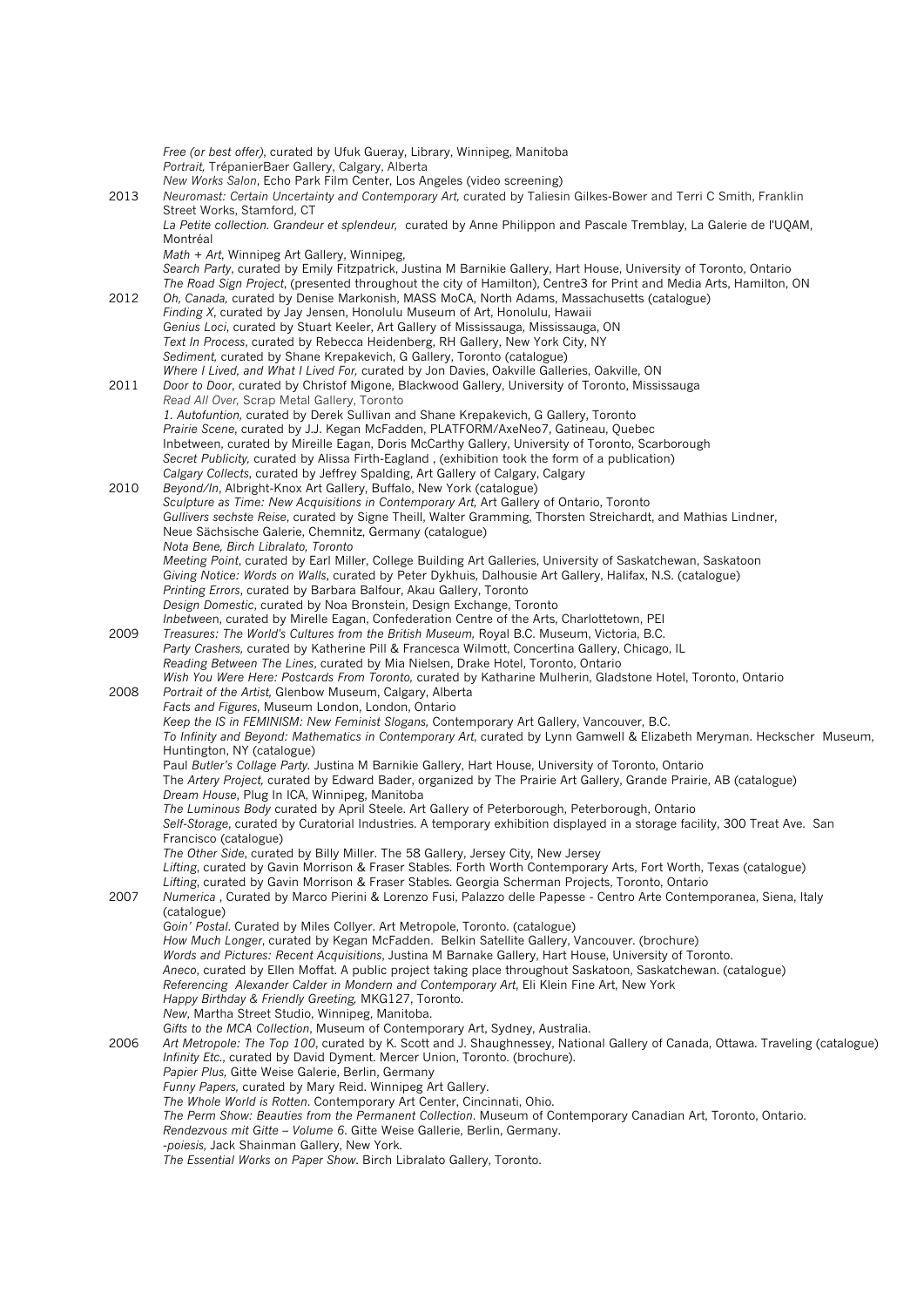*Exploring Photography Now*. Trepanier Baer Gallery, Calgary. 2005 *Classified Materials: Accumulations, Archives, Artists*, Vancouver Art Gallery, Vancouver, B.C. *Free Sample*, curated by Kelly Mark. Mount Saint Vincent University Art Gallery, Halifax, N.S. (catalogue) *Surrey Seen,* The Surrey Art Gallery, Surrey, B.C. *Soft passages: Marking 25 Years of Exhibitions at Oakville Galleries*. Oakville Galleries, Ontario. *Rendezvous mit Gitte – Volume 5*. Gitte Weise Gallery, Sydney, Australia. *Sliding Tense*. University of Toronto Art Centre, Toronto. *18 Illuminations: Contemporary Art and Light,* curated by Corinna Ghaznavi & Carla Garnet. Tom Thomson Memorial Art Gallery, Owen Sound, Ontario. Exhibition travels in 2006 and 2007 to Robert McLaughlin Gallery, Oshawa; Art Gallery of Peterborough; St. Mary's University Art Gallery, Halifax; University of Waterloo Art Gallery; Winnipeg Art Gallery (catalogue) 2004 *Open*, curated by Richard Torchia and Sandra Firmin. Arcadia University Art Gallery, Glenside, Pennsylvania. *Free Time*, curated by Philip Watkins. CAST Gallery, Hobart, Tasmania. (catalogue) *Hidden Histories*, curated by Michael Petry. The New Art Gallery Walsall, Walsall, UK. (catalogue) *Identities: Canadian Portraits*, curated by Falkner/Finn/Freybe. McMichael Canadian Art Collection, Kleinburg. (catalogue) *Sieben Kunstler der Galerie,* Gitte Weise Galerie, Berlin, Germany. *Evidence of Thirty Years: Selected Works from the Collection of Art Metropole…*. Art Metropole, Toronto. *Chronicles*, curated by Monika Raciborski. Robert Birch Gallery, Toronto. *A Charge to Keep.* Jack Shainman Gallery, New York. *Worts: Another Dimension.* Robert Birch Gallery, Toronto. *Rendezvous mit Gitte – Volume 4*. Gitte Weise Gallery, Sydney, Australia. 2003 *Containers*, curated by Steven Holmes. Real Art Ways, Hartford, CT. (brochure) *Genetic Expressions, Art after DNA*, curated by Lynn Gamwell & Elizabeth Meryman, Heckscher Museum, Huntington, NY. *Instant Criticism of Illusionism*, curated by Jan Allen. Agnes Etherington Art Centre, Kingston, Ontario. *Revealing the Subject*, curated by Shannon Anderson. Oakville Galleries, Oakville; WKP Kennedy Gallery, North Bay; Art Gallery of Peterborough; MacLaren Art Centre, Barrie; The Visual Arts Centre of Clarignton, Bowmanville. (catalogue *Staff Picks: Selections from the Open Studio Archive.* Open Studio, Toronto. *Contemporary Art/Recent Acquisitions.* Jewish Museum, New York, NY. *Portrait of the Artist as...,* Blackwood Gallery, University of Toronto, Mississauga Campus, Ontario. *Rendezvous mit Gitte - Volume 3*, Gitte Weise Gallery, Sydney, Australia. 2002 *Size Immaterial*, curated by Luke Syson. Castle Museum, Norwich, England. *Body and Absence.* Musée d'art contemporain de Montréal, Montréal, Québec. *Beautiful Stranger*, curated by Mitch Robertson. The Physics Room, Christchurch, New Zealand. *Photo Works from the Museum of Contemporary Canadian Art*, Art Gallery of Windsor, Windsor, Ontario. *Reading Without Words: Books As Objects*, curated by Robert Windrum. Gallery Stratford, Stratford, Ontario. *365 AIGA Annual Design Exhibition 23.* (collaboration with Lisa Naftolin) AIGA National Design Center, New York, NY. *Gallery Hours,* curated by Robert Birch. Robert Birch Gallery, Toronto, Ontario. *Hot Picks: 90 Years of Collecting at the Winnipeg Art Gallery*. Winnipeg Art Gallery, Winnipeg, Manitoba. *Art in the 'Toon Age,* curated by April Kingsley. The Kresge Art Museum, Michigan State University, East Lansing. *Les siecles de l'image.* Musée d'art de Joliette, Joliette, Québec. *Social Consciousness in Canadian Art*, curated by Milena Placentile. Justina M Barnicke Gallery, Hart House, University of Toronto, Ontario. (brochure) 2001 *Making the Making*, curated by Charles Goldman. Apex Art, New York, NY. (brochure) *The World According to the Newest and Most Exact Observations*, curated by Ian Berry. The Tang Teaching Museum and Art Gallery, Skidmore College, Saratoga Springs, NY. (catalogue) *Bra Joe From Kilimanjaro*, curated by Ihor Holubizky. University Art Museum, University of Queensland, Brisbane. *Travels in Time*, curated by Samantha Comte. 200 Gertrude Gallery, Melbourne, Australia. (brochure) 2000 *Chorus of Light: Photographs from The Sir Elton John Collection.* The High Museum of Art, Atlanta, Georgia. (catalogue) *Light X Eight.* The Jewish Museum, New York, NY. *Universe,* curated by Sheila Lawson. Platform, London, England. *Proposals from Halifax... (Library and Archives Exhibition No.7)* curated by Peter Trepanier. National Gallery of Canada. *Simultaneous.* Jack Shainman Gallery, New York. *Une expérience de l'art du siécle/Living the Art of the Century*. Musée d'art de Joliette, Joliette, Québec. (catalogue) *Tempus Fugit*, curated by Linda Jansma. The Robert McLaughlin Gallery, Oshawa. (catalogue) *The Perpetual Well: Contemporary Art from the Collection of the Jewish Museum*. Samuel P. Harn Museum of Art, University of Florida; Sheldon Memorial Art Gallery and Sculpture Garden, University of Nebraska, Lincoln; Parish Art Museum, South Hampton; Huntington Museum of Art, Huntington, West Virginia. (catalogue) *Box Project: A Museum of Installation Touring Exhibition.* Angel Row Gallery, Nottingham; Turnpike Gallery, Manchester; Museum of Installation, London. 1999 *The Time of Our Lives*, curated by Marcia Tucker. New Museum of Contemporary Art, New York. (catalogue) *Best of the Season*, curated by Harry Philbrick. Aldrich Museum of Contemporary Art, Ridgefield, CT. (brochure) *Out of this Century,* curated by Tim Cone. Vancouver Art Gallery, BC. *L'autre en soi,* curated by Marie Perrault. Musée régional de Rimouski, Rimouski, Québec. (brochure) *Les Bouches Ouvertes*, curated by Roger Bellemare. La Maison Hamel-Bruneau est Située, Sainte-Foy, Québec. *0002 0200 2000 0020*, curated by Luc Guillemette. Musée d'art Contemporain de Montréal, Montréal, Québec *Matter: Pip Culbert, Helga Groves, Micah Lexier*. Gitte Weise Gallery, Sydney, Australia 1998 *Speed,* curated by Jeremy Millar. Whitechapel Art Gallery, London, England. (catalogue) *Speed,* curated by Nancy Campbell and Jeremy Millar. Macdonald Stewart Art Centre, Guelph, Ontario. *Dumb,* curated by Mathew Jones. Centre for Contemporary Photography, Melbourne, Australia. (brochure) *The Word in Contemporary Canadian Art,* curated by Glen Cummings. Art Gallery of North York, Ontario. *Identidades.* Encontros da Imagem, Braga, Portugal. (catalogue)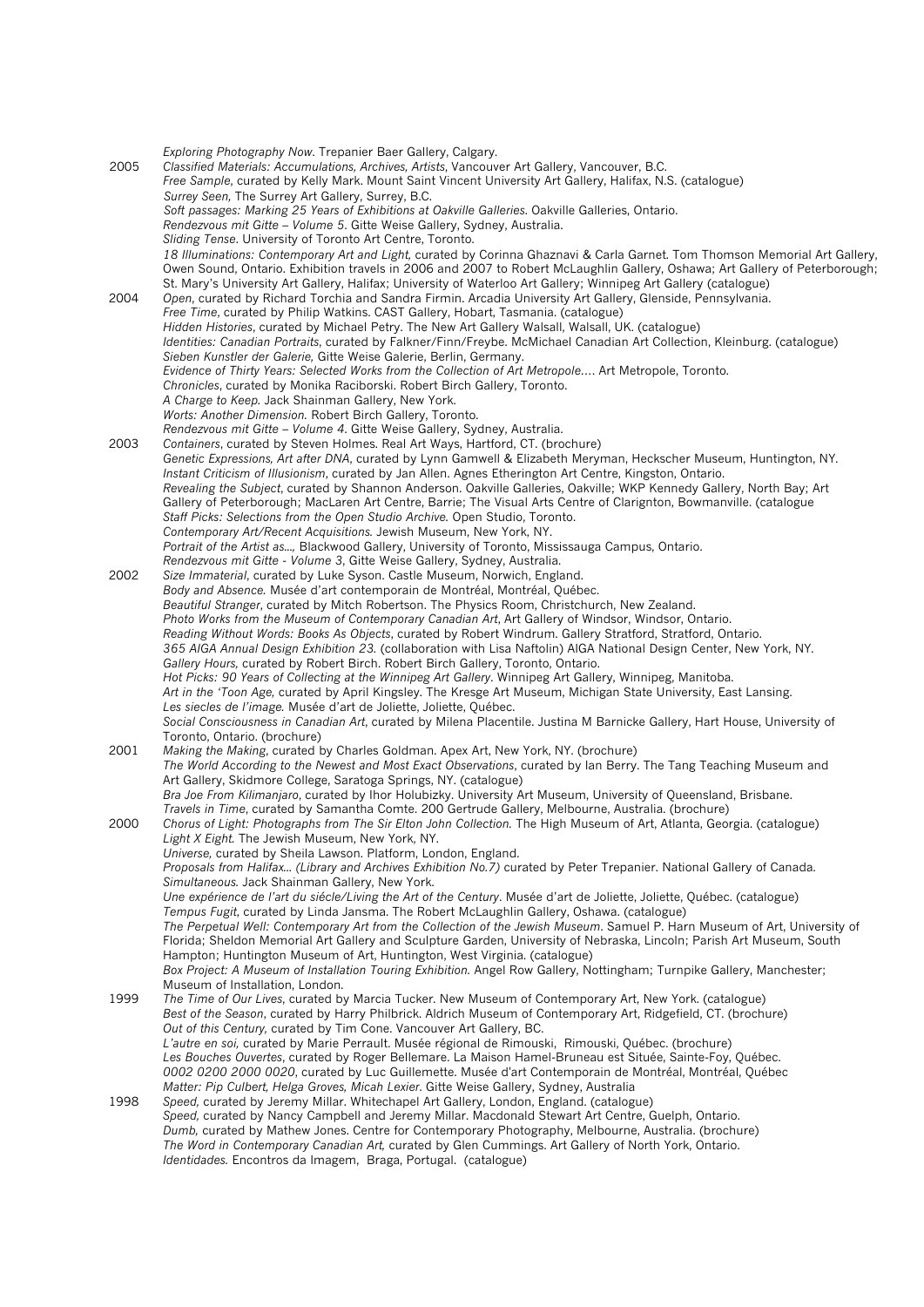*La Donation Maurice Forget.* Musée d'art de Joliette, Québec. (catalogue) 1997 *Museé Imaginaire.* Museum of Installation, London, England. *Repeated Gestures.* Vancouver Art Gallery, Vancouver, B.C. *Notification,* curated by Jan Allen. Agnes Etherington Art Centre, Kingston, Ontario. *Here's Looking at Me*, curated by Glen Cummings. Art Gallery of North York, Ontario. *Off/Set: Artists Interpreting the Printing Process* curated by Patrick Macaulay. York Quay Gallery's "Case Studies" *Curiosity Room.* Jack Shainman Gallery, New York, NY. *New Modern Art & Design in the Post-Industrial City.* Trépanier Baer Gallery, Calgary, Alberta. *Of Time and Space*, curated by Shelly Ross. The St. Paul Companies Gallery, St. Paul, Minnesota. 1996 *Containers 96: Art Across Oceans,* curated by Louise Dompierre. Copenhagen: Cultural Capitals of Europe project. *Decathlon.* Fay Gold Gallery, Atlanta, Georgia. *For Lack of Evidence*, curated by Alain Reinaudo and Ginette Legaré. Chateau de La Roche-Guyon, France. (catalogue) *Reflections of the Soul: Contemporary Canadian Art*, curated by Glen Cummings. Art Gallery of North York, Ontario. *Degrees of Collaboration,* curated by Patrick Macaulay. Uncommon Objects windows at York Quay Gallery, Toronto. *Looking Back IV.* Southern Alberta Art Gallery, Lethbridge, Alberta. *Reading and Re-reading,* curated by Karen White. Oakville Galleries, Oakville, Ontario. (brochure) *Invitational.* Cold City Gallery, Toronto, Ontario. *Face.* York Quay Gallery, Toronto; Atelier Circulaire, Montréal; The Station Gallery, Whitby. 1995 *Das Américas II,* curated by Ivo Mesquita. Museu de Arte de Sao Paulo, Brazil. (catalogue) *Fotofeis 95, International Festival of Photography in Scotland*. (Bus shelter poster project) *How Red Works,* curated by Ihor Holubizky. Art Gallery of Hamilton, Ontario. *30 Seconds + Title,* curated by Jill Henderson and Christina Ritchie. Art Gallery of Ontario, Toronto, Ontario. *Fairytale In The Supermarket,* curated by Judith Findlay. Scotland Street Museum, Glasgow. (part of Fotofeis 95) *One Year Later,* curated by Glen Cummings. Art Gallery of North York, Toronto. *Permanent Collection: A Survey.* Oakville Galleries, Oakville, Ontario. 1994 *The Body As Measure,* curated by Judith Fox. Davis Museum and Cultural Center, Wellesley, Massachusetts. (catalogue) *The Riddle of the Sphinx,* curated by Karen Shaw. Islip Art Museum, East Islip, New York. *Alliances: The Family,* curated by Justin Wonnacott. Canadian Museum of Contemporary Photography, Ottawa, Ontario. *New Acquisitions.* Oakville Galleries, Oakville, Ontario. 1993 *The Intimate Stranger,* curated by Carolyn Bell Farrell. The Gallery/Stratford, Stratford, Ontario. (brochure) *For Lack of Evidence*, curated by Alain Reinaudo and Ginette Legaré. Mercer Union, Toronto, Ontario. (catalogue) *Visual Evidence*, curated by Ingrid Jenkner. Dunlop Art Gallery, Regina, Saskatchewan. (catalogue) 1992 *X Mostra da Gravura*, curated by Ivo Mesquita, Museu da Gravura, Cidade de Curitiba, Brazil. *Artedomani - Punti di vista 1992*, curated by Sylvie Parent, Spoleto, Italy. (catalogue) *Small Works by Big Artists*, Gallery 111, curated by Bob McKaskel, Winnipeg, Manitoba. (brochure) *Signing AIDS*, curated by Keith Wallace and Scott Watson, BCE Place, Vancouver. (outdoor pixel board project) 1991 *Un-Natural Traces*. curated by Carol Brown/Bruce Ferguson, Barbican Art Gallery, London, England.(catalogue) *Parallel Allegories*. Museum of Holography, New York. *Graphic Pride.* The New School, New York. *A Public Room...* Extension Gallery, Toronto (exhibition traveled to the Art Gallery of Northcumberland; Thames Art Gallery, Chatham; Glenhyrst Art Gallery, Brantford; Whitby Arts Inc.; The Library and Gallery, Cambridge; McLaren Art Centre, Barrie during 1992 & 1993).(catalogue) *An Intimate Connection: Paper & Print*, Open Studio, Toronto. 1990 *Visions 90*. curated by Claude Gosselin, Centre International D'Art Contemporain de Montréal, Montreal. *Numbering*, curated by Ihor Holubizky, Art Gallery of Hamilton. (catalogue) *11th British International Print Biennale.* Bradford, England and touring 1991. (catalogue) *Artist-In-Residence Show*. Interference Hologram Gallery, Toronto. *Dial-A-Sound for AIDS*. Plug-In Inc. Winnipeg. *Aurathon*. curated by Jennifer McMackon, 1400 Dupont St. Toronto. *Inaugural Exhibition*. Extension, Toronto. 1989 *Cold City Invitational*. Cold City Gallery, Toronto. *Homogenius*. Mercer Union, Toronto. (brochure) *Beyond The Document*. Forest City Gallery, London, Ontario 1988 *Structures of Desire*. curated by Elke Town, Gallery 76. Toronto. *Walls on Fire*. YYZ Gallery, Toronto. *As Told To: Structures for Conversation*. curated by Daina Augatis, Walter Phillips Gallery, The Banff Centre. 1987 *Young Contemporaries '87.* curated by Marnie Flemming, London Regional Art Gallery, London, Ontario. Exhibition traveled to Calgary, Victoria, Montréal and Fredericton during 1988. (catalogue) *Sound Escape*. Grange Park, Toronto. Organized by The Music Gallery, Toronto. (brochure) 1986 *Halifax-Auckland Exchange Show*. Artwork, Auckland, New Zealand. (catalogue) *Sound Level: An exhibition of Sound Sculptures and Installations*. Eye Level Gallery, Halifax, Nova Scotia. *25 Young Artists*. Or Gallery and Convertible Showroom, Vancouver, B.C. (catalogue) *The Staff Works 2.* Anna Leonowens Gallery, Halifax, Nova Scotia. 1985 *Territories*. YYZ Gallery, Toronto, Ontario. (catalogue) *The Mall Show.* The Brewery, Halifax, Nova Scotia. *The Staff Works*. Anna Leonowens Gallery, Halifax, Nova Scotia. *Halifax Independent Producers.* Halifax Cable Vision Ltd. Channel 10, Halifax, Nova Scotia. *National Educational Film Festival*. Oakland California. 1984 *Currently Canada: Curated Tapes from Across Canada.* Video Culture Canada. Toronto, Ontario. *Screenings & Performances (The Halifax Show).* Centre For Art Tapes, Halifax, Nova Scotia.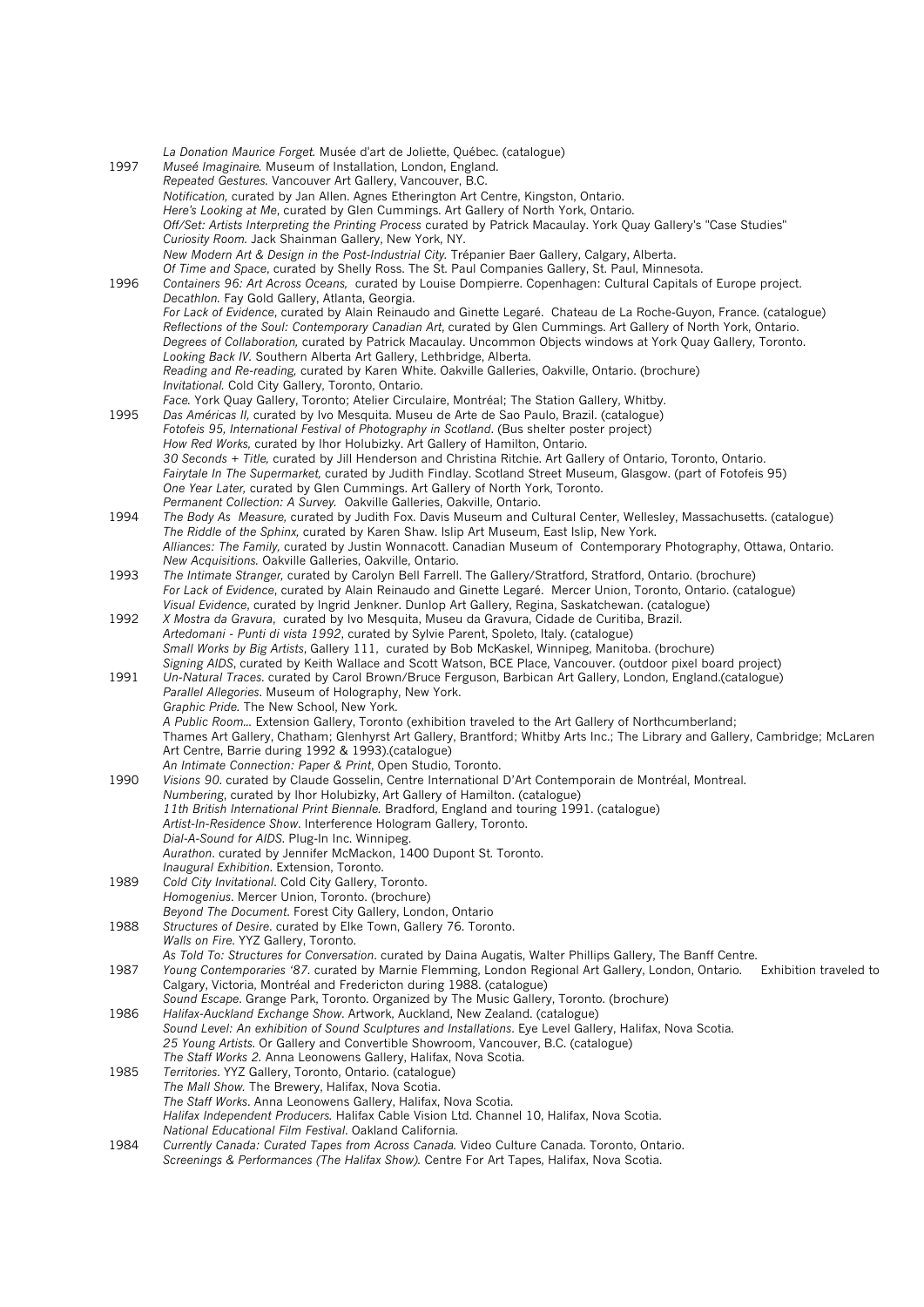1983 *Appropriation/Expropriation*. Mount Saint Vincent Art Gallery. Halifax, Nova Scotia. *The September Program.* Center For Art Tapes, Halifax, Nova Scotia.

# **Public and Corporate Collections**

Agnes Etherington Art Centre, Kingston, Ontario Art Gallery of Alberta, Edmonton, Alberta Art Gallery of Hamilton, Hamilton, Ontario Art Gallery of New South Wales, Sydney, Australia Art Gallery of Nova Scotia, Halifax, Nova Scotia Art Gallery of Ontario, Toronto, Ontario The Art Gallery of Peterborough, Peterborough, Ontario Art Gallery of Windsor, Windsor, Ontario Art Metropole, Toronto, Ontario Arthur Andersen, Toronto, Ontario AstraZeneca, Toronto, Ontario The Bailey Collection, Toronto, Ontario The Bank of Montreal, Toronto, Ontario The Belagio Hotel, Las Vegas, Nevada The British Museum, London, England Burnett, Duckworth & Palmer, Calgary, Alberta Deloitte, Toronto Dufflet Pastries, Toronto The Canada Council Art Bank, Ottawa, Ontario The Canadian Museum of Contemporary Photography, Ottawa, Ontario Confederation Centre Art Gallery & Museum, Charlottetown, P.E.I. Corus Entertainment, Toronto, Ontario Deloitte, Toronto, Ontario DHL International, Sydney, Australia Dundee Reit Corporation, Toronto, Ontario Fasken Martineau, Calgary, Alberta Fasken Martineau, Toronto, Ontario The Gallery/Stratford, Stratford, Ontario Glenbow Museum, Calgary, Alberta Hart House, University of Toronto, Toronto, Ontario The Jewish Museum, New York, New York Kadist Foundation, Paris and San Francisco Kamloops Art Gallery, Kamloops, B.C. Kenderdine Art Gallery, University of Saskatchewan, Saskatoon, Saskatchewan The Leonard and Dina Ellen Art Gallery, Concordia University, Montréal, Quebec London Life, London, Ontario Macdonald Stewart Art Centre, Guelph, Ontario McCarthy Tétrault, Toronto, Ontario McMaster Museum of Art, Hamilton, Ontario McMichael Canadian Art Collection, Kleinburg, Ontario McMillian Binch, Toronto, Ontario Musée d'art de Joliette, Jolliette, Quebec Musée d'art contemporain de Montréal, Montréal, Quebec Museum of Contemporary Art, Sydney, Australia Museum of Contemporary Canadian Art, Toronto, Ontario Museum London, London, Ontario National Gallery of Australia, Canberra The National Gallery of Canada, Ottawa, Ontario Oakville Galleries, Oakville, Ontario Ogilvy Renault, Toronto, Ontario Osler, Hoskin & Harcourt, Toronto, Ontario Owens Art Gallery, Mount Allison University, Sackville, New Brunswick The Progressive Corporation, Cleveland, Ohio The Rand Corporation, Washington, D.C. Realstar Management, Toronto, Ontario The Rio Hotel, Las Vegas, Nevada The Robert McLaughlin Gallery, Oshawa, Ontario Royal Bank of Canada, Toronto Saks Fifth Avenue, New York, New York Schulich School of Business, York University, Toronto, Ontario Surrey Art Gallery, Surrey, British Columbia Tom Thomson Memorial Art Gallery, Owen Sound, Ontario. Torys, Toronto, Ontario Upper Canada College, Toronto, Ontario Vancouver Art Gallery, Vancouver, British Columbia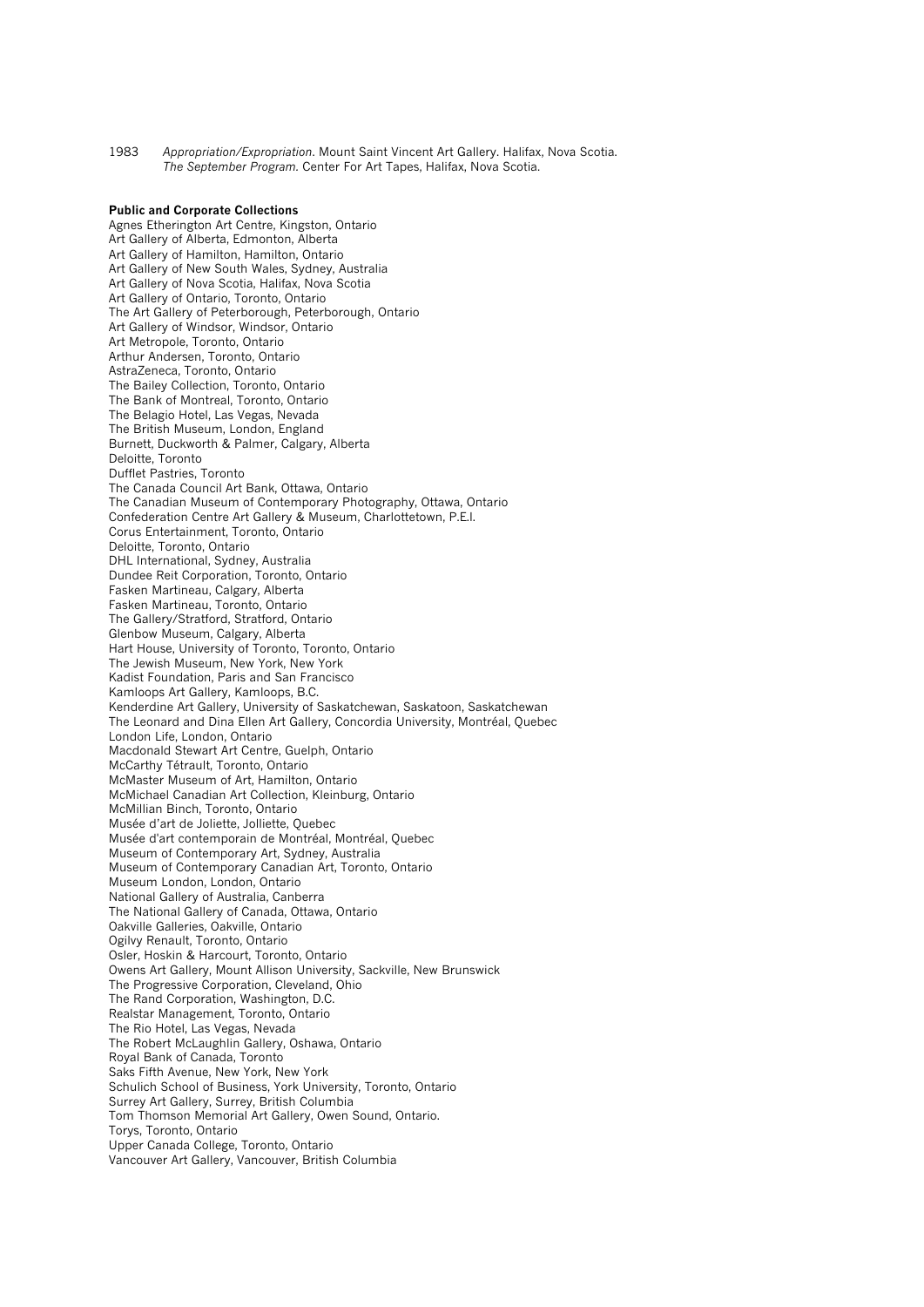Walter Phillips Gallery, The Banff Centre, Banff, Alberta W Hotel, Sydney, Australia Winnipeg Art Gallery, Winnipeg, Manitoba

# **Public Commissions**

Halo, Toronto, 2021 Don Mills Trail, Toronto, 2020 Canadian Chancery and Cultural Centre, Paris 2018 Brookfield Place Calgary, Calgary 2017 Bay Adelaide Centre, East Tower, Toronto 2016 Fraser Mustard Early Learning Academy, (in collaboration with Kohn Shnier Architects), Toronto 2013 Toronto Transit Commission, Sheppard/Leslie Subway Station 2002 Agnes Etherington Art Centre, Queen's University, Kingston, Ontario 1999 Air Canada Centre, Toronto 1999 National Trade Centre, Toronto 1997 Whitby Psychiatric Hospital, (collaboration with Regan Morris), Whitby 1996 Tory Tory DesLauriers & Binnington, Barristers & Solicitors, Toronto 1995 Scurfield Hall, University of Calgary, Alberta 1994 Metropolitan Toronto Metro Hall, Toronto, Ontario 1992 Tom Thomson Memorial Art Gallery, Owen Sound, Ontario 1991 Hamilton Public Library, Hamilton, Ontario 1990

# **Teaching**

Artist's Multiples, University of Toronto, John H. Daniels Faculty of Architecture, Landscape, and Design, Since 2018

#### **Curatorial**

Curator, *I Carried, I Pressed: Kelly Mark and Ken Nicol*, u's gallery, Calgary, 2019

Curator, *These Five Things: Martin Bourdeau, Ric Evans, Matthew Feyld, Sean Stewart, Joy Walker*, Birch Contemporary, Toronto, 2015 Curator, *More Than Two (Let It Make Itself),* (a group show featuring 221 artworks by 101 artists) Power Plant Contemporary Art Gallery, Toronto, 2013

Curator, *Michael Dumontier: A Moon or A Button*, Plug In ICA, Winnipeg, January 2012

Curator, *Like-Minded*, (a group show of works relating to Michael Dumontier's practice, featuring 37 artists) Plug In ICA, January 2012 Curator, *A to B,* (a group show about sequence and consecutiveness, featuring 37 artists) MKG127, Toronto, July 2010 Curator, *Silent As Glue: Matt Harle, Lynda Gammon, Elspeth Pratt*, Oakville Galleries, Oakville, Ontario March 2010 (traveled to Southern Albert Art Gallery, Lethbridge, and Art Gallery of Greater Victoria) (catalogue)

Curator, *For Example* (Hirsch, MacCallum, Macdonald), Mount Saint Vincent University Art Gallery, Halifax, Oct 2009

Curator, *For Example (Butler, Clark Espinal, Gerken)*, Mount Saint Vincent University Art Gallery, Halifax, Feb 2009

Curator, *Here Now or Nowhere*, (a group show of temporary public artworks, featuring 13 artists) Grande Prairie, AB, January 2009 Curator, *For Example (Andrews, Goldman, Koenig)*, Mount Saint Vincent University Art Gallery, Halifax, January 2008

Curator, *For Example (Moodie, Thib, Walker)*, Mount Saint Vincent University Art Gallery, Halifax, June 2007

Curator, *Them*, College Building Art Galleries, University of Saskatchewan, Saskatoon, September 2007

Curator, *David Altmejd/Renate Anger/Eric Cameron*, Birch Libralato, Toronto, October 2007

Visual Art Editor, *Bloom Magazine*, New York, issues Vol.3, No.1, Winter 2007 (David Altmejd, Luis Jacob, Tony Feher, Linda Matalon, Louise Fishman) and Vol.3, No.2, Summer 2010 (Stephen Andrews, Liz Deschenes, Catherine Opie, Neil Goldberg, Iran do Espirito Santo)

Co-Editor (with Dan Lander), *Sound By Artists*. Co-published by Art Metropole & Walter Phillips Gallery, 1990 (Republished 2013 by Blackwood Gallery and Charivari Press)

Co-Organizer/Curator, *Audio By Artists Festival* 1984, 1985, 1986. Centre For Art Tapes and Eye Level Gallery, Halifax

### **Projects in Publications**

*Here, Not Here, Prefix Photo, Toronto, Issue 40 Tourism Ecologies, Volume 20, Number 2, November 2019*

*Self-portrait as a wall…, Scapegoat: Architecture, Landscape, Political Economy*, Issue 11, Winter 2017/Spring 2018, Edited by Seth Denizen and Marcin Kedzior, Published by Other Forms, Chicago

*One for Two*, set of four collaborations with Dave Dyment; *The Record* (Kitchner/Waterloo, Ontario) September 14, 2017; *The Sackville Tribune Post* (Sackville, NS) January 10, 2018; *Chronicle-Herald* (Halifax, Nova Scotia) April 6, 2018; *The Lethbridge Herald* (Lethbridge, Alberta) June 23, 2018

*Spot the Difference*, exhibition catalogue for *Momenta - Biennale de l'image, Montreal*, 2017 edition "What Does the Image

Stand For?" curated by Ami Barak, Momenta, Montreal and Kerber Verlag, Bielefeld/Berlin, 2017

Foreword and *Call Ampersand Response*, an artist project (collaboration with Michael Dumontier), *Shift 7: Exchanges*, OCAD University Student Press, Toronto, Ontario 2014

*One Curved Line, One Straight Line, Four Panels*, *Carousel* 36, Spring 2016

*Letters and Words*, *The Walrus*, Toronto, Vol.7 No.5, June 2010

Cover and Artists Project, *Border Crossings*, Winnipeg, Vol.28, No.4, December 2009

*An Arrow That Takes Up Four Pages*, *Hunter and Cook* 04, Toronto, Fall 2009

*4, 5, 6,* One Hour Empire, Toronto, Ontario, Fall 2008

*Revelation 1 to 23*, Visible Language, Providence, Spring 2008

*The Sentence is the Page Number*, *Fillip Magazine*, Issue 6, Volume Two, Number Three (Summer 2007)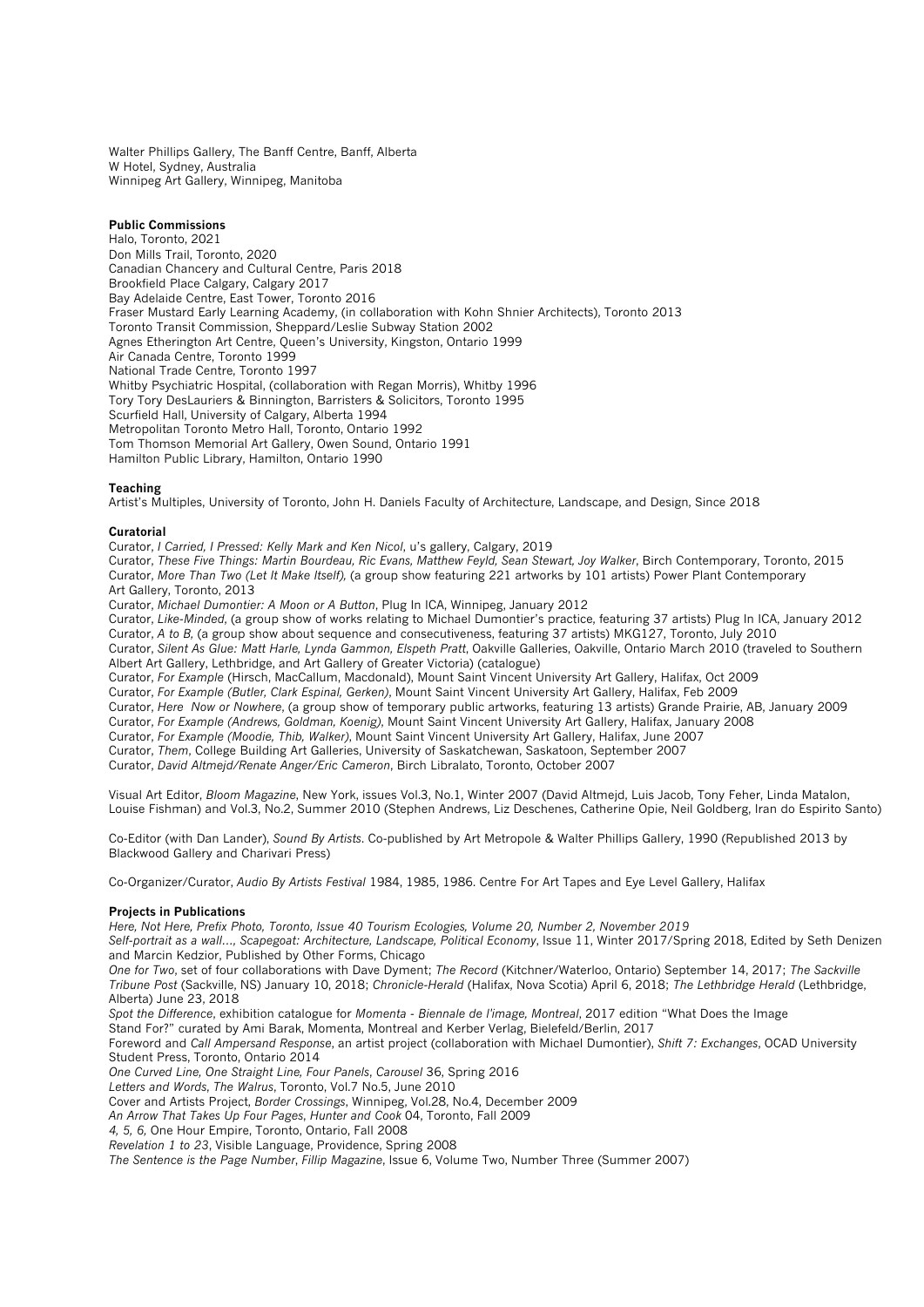*Lives & Works (Four Consecutive Texts),* YYZ Magazine, May 2006 *9, 10, 11, Defile* Volume 1 Issue 1 (Spring 2003) *if, then. Atopia Journal* issue 0.66 (February 2000) *A Minute of My Time,* Gallery Largeness issue #2 (October 1996) *An Artist & Books, Descant 90* 'The Book; Twenty-Five Anniversary, Part One' Vol.23, No.3 (Fall 1995) *Love Letters, Public* 10 (Fall 1994) *Making, Impulse* Vol. 16, No.1 (Spring 1991) *Micah from Baba Sarah, Impulse* Vol.15, No.4 (Spring 1990) *Dual Bi-Cycle Dual* (collaboration with Michael Klein), *Midcontinental* Vol.1, No.2 (1982)

#### **Internet-based Projects**

*I Am The Coin*, web version of my BMO Project Room installation www.iamthecoin.com (launched January 2010) *Here Now or Nowhere*, web version of the Grade Prairie group exhibition I curated www.herenowornowhere.com (launched Jan. 2009) *David Then & Now,* Plug In ICA website www.plugin.org (launched Summer 2005) *Touch Down Drawings,* Papotage website, Vol.2. No.1, www.papotage.com (launched December 2004) *Group Show 1*, samplesize website www.samplesize.ca (launched June 2003)

### **Design-related Projects**

Designer (with Lisa Naftolin) of all the didactic information for the exhibition *The Blur Between*, curated by Kristy Trinier, Alberta Gallery of Art, Edmonton, Alberta (2016)

Designer (with Lisa Naftolin) for Toronto-based record label, Invisible City Editions (2014)

Designer of the printed materials for *Traffic: Conceptual Art in Canada 1965 – 1980,* Toronto Fall 2010 (designed with Sara Herron); Halifax Spring 2011 (designed with Sym Corrigan); Calgary Summer 2011 (designed with Pamela Clark & Josh Holinaty); Winter 2012 (designed with Emmelyne Pornillos)

Designer of *Proposal (Notes Towards a Mental Breakdown) for Toronto* by Vincent Honoré, *Canadian Art*, Toronto Spring 2010 issue Designer of Petro-Canada's James Worrall Flag Bearer's Award (2004 and ongoing)

Designer (with Michael Klein) of a set of two posters for the International Festival of Authors, Harbourfront Centre, Toronto (2003) Designer (with Lisa Naftolin) of the Harbourfront Centre's World Leaders Prize (2001)

#### **Board Membership**

Advisory Committee, Nuit Blanche (Toronto), 2011 – 2012 Board Member, Toronto Sculpture Garden, 2009 – 2012 Board Member, The Art Gallery at York University, Toronto 1997 – 1998 Board Member, The Power Plant, Toronto, 1991 – 1995 Board Member, Eye Level Gallery. Halifax. 1984 – 1986

# **Publications**

*Michael Dumontier and Micah Lexier: Call Ampersand Response.* Published by Lars Müller Publishers, Zurich, 2019. 392 pages, softcover, 392 images, 17 x 24 cm ISBN 978-3-03778-591-1

*Shannon Gerard and Micah Lexier: My Morning Swim*. Published by Nieves, Zurich, 2019, 14 x 20 cm 16 pages, edition of 100

*Micah Lexier: A Minute of My Time – A Survey and New Works.* Published by Birch Contemporary, Toronto, 2018. Text by Ian Thom, photos by Toni Hafkenscheid and others, 24 pages, newsprint, designed by Micah Lexier, Stefan Hancherow and Emma Wright, 14 ill., 35.5 x 29.5 cm

*Micah Lexier: 13 Coins in 13 Corners.* Published by Criterium, Montreal, 2019. Design and photos by Maxime Rheault, 16 pages, risograph, 13 ill., limited edition of 30, packaged in a plastic sleeve and includes a coin, booklet is 16.5 x 11.5 cm

*Micah Lexier: Two Circles*. Published by Brookfield Properties, Toronto, 2017. Text by Sarah Milroy, photos by Tom Arban, 68 pages, designed by Emma Wright, Monnet Design, hardcover, 111 ill., 23 x 18 cm

*Micah Lexier: One, and Two, and More Than Two.* Published by The Power Plant Contemporary Art Gallery, Toronto, 2016. Texts by David Altmejd, Rob Giampietro, Ingrid Jenkner and Gaëtane Verna, designed by Jeff Khonsary, 164 pages, softcover, 71 images, 26.3 x 19.5 cm ISBN 978-1-894212-39-7

*Micah Lexier: Type Descending.* Published by Warby Parker in conjunction with the artwork that I made for their Yorkdale storefront, and distributed for free exclusively at the Yorkdale location. 2016, Designed by Micah Lexier and Tom Koken, 192 pages, softcover, 20 x 17.2 cm

*Free For The Taking.* Three collaborative publications (one with Maggie Groat, one with Mark Laliberte, and one with VSVSVS), published by Warby Parker on the occasion of their first Canadian store, distributed for free at their store, summer 2016. Micah Lexier and Maggie Groat, 72 pages, 68 ill., softcover, 20 x 15 cm; Micah Lexier and Mark Laliberte, 48 pages, 37 ill., softcover, 20 x 15 cm; Micah Lexier and VSVSVS, 120 pages, 112 ill., softcover, 20 x 15 cm,

*Micah Lexier: A Coin in the Corner.* Published by and distributed by Massachusettes Museum of Contemporary Art, North Adams, MA, 2016. Essay by Denise Markonish, designed by Brett Yasko with photos by Arthur Evans, 208 pages, softcover, 100 ill., 17 x 12.5 cm ISBN 978-0-9829914-3-5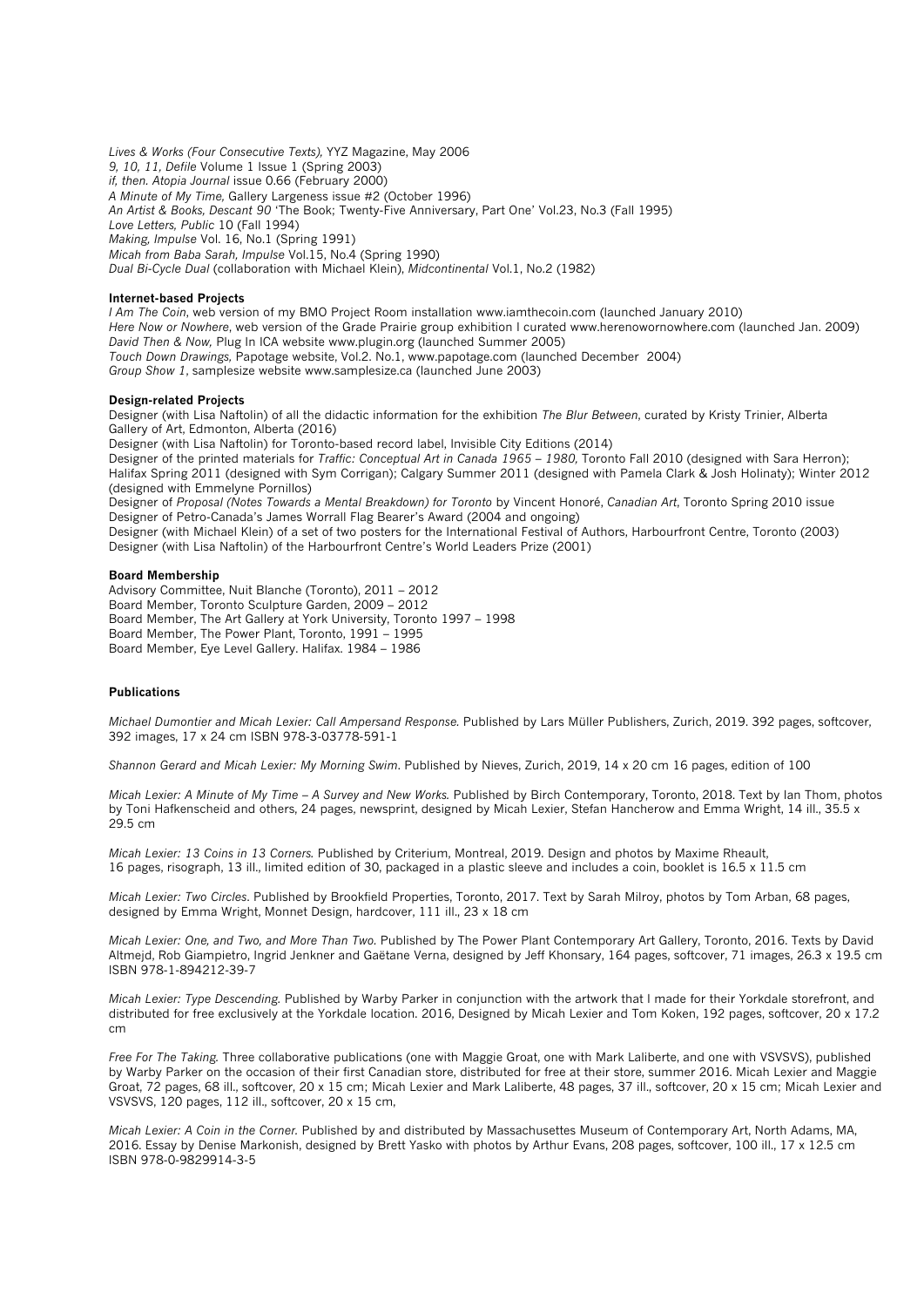*Micah Lexier: How To Draw A Soccer Ball.* Published and distributed by Hamilton Artists Inc, Hamilton, Ontario, 2015. Designed by Lisa Naftolin, 20 pages, newsprint, 29 x 36 cm.

*Micah Lexier: More Than Two (Let It Make Itself).* Published and distributed by The Power Plant Contemporary Art Gallery, Toronto, 2013. Text by Micah Lexier and Gaëtane Verna, designed by Jeff Khonsary and Micah Lexier, 224 pages, softcover, 193 images, 26.3 x 19.5 cm ISBN 978-1-894212-38-0

*Micah Lexier: Working as a Drawing (Vol.1, 1980 to 2012, Letter-size, Vertical). Published and distributed by the Burnaby Art Gallery* Burnaby, 2012. Designed by Jen Eby with Micah Lexier, 512 pages, softcover, 942 images, 21.2 x 15.5 cm ISBN 978-1-927364-04-8

*Michael Dumontier and Micah Lexier: Call Ampersand Response.* Published by Artexte, Montreal and Nieves, Zurich, 2012. 196 pages, softcover, softcover, 196 images, 19.5 x 25.5 cm ISBN 978-3-905999-08-2

*Micah Lexier & Kelly Mark: Head-to-Head.* Published and distributed by Saint Mary's University Art Gallery, Halifax, Nova Scotia, 2012. Texts by Robin Metcalf, designed by Lauren Wickware, photographs by Steve Farmer. 176 pages, 182 images, 21.5 x 23 cm. ISBN 978- 1-926740-05-8

*Micah Lexier: A Week At A Glance.* Published and distributed by Rodman Hall/Brock University, Saint Catharines, Ontario, 2011. Text by Marcie Bronson, designed by Tom Koken with Micah Lexier, photographs by Chris Thomaidis. 320 pages, 156 images, 30.5 x 16.5 cm. ISBN 978-0-9864955-3-3

*Micah Lexier: I'm Thinking of a Number: Selected invitations, books, catalogues, packaged prints, objects in multiple, t-shirts, projects in and for publications, coins, and other printed matter, 1980 to 2010.* Published by The Press of the Nova Scotia College of Art and Design. Distributed by D.A.P., New York. 2010. Edited by Jan Peacock with essays by AA Bronson, Garry Neill Kennedy, Jan Peacock, and Christina Ritchie, with an original multiple created by Lexier for the publication. Designed by Andrew Di Rosa and Emma Wright/Small. 300 pages, 200 images. (196 col.), 18 x 25 cm. Hardcover. ISBN: 978-0919616-50-9

*Micah Lexier: David Then & Now.* Published and distributed by Plug In ICA/Plug In Editions, Winnipeg, Manitoba, 2006. Essays by Steven Matijcio and Alison Gillmor, photo-essays by Shelia Spence and Doug Lewis. Designed by Susan Chafe with Micah Lexier. 184 pages, 99 images (19 col.), 24 x 16 cm. Hardcover. ISBN 0-921381-31-X

*Micah Lexier: Cross Reference: Dictionary Illustration Works 1981-1993. Published and distributed by the Confederation Centre Art Gallery* & Museum, Charlottetown, P.E.I., 1994. Essay by Robin Metcalfe. Designed by Bruce Mau in collaboration with Micah Lexier. 192 pages, 77 images, 17 x 13 cm. ISBN 0920089356

*Micah Lexier: A Project for Surrey & Other Site-Specific Works. Published and distributed by the Surrey Art Gallery, Surrey, B.C., 1994.* Essays by Liane Davison and Helga Pakasaar. Designed by Brian Gee with the collaboration of Micah Lexier. 48 pages, 17 images (2 col.), 19 x 17 cm. Hardcover. ISBN 0920181287

*Micah Lexier: A Portrait of David.* Published and distributed by the Winnipeg Art Gallery, Winnipeg, Manitoba, 1994. Inserted interview with the artist by Jon Tupper. Designed by Micah Lexier in collaboration with Lisa Naftolin. 160 pages, 76 images, 24 x 16 cm. Hardcover. ISBN 0889151733

*Micah Lexier: Book Sculptures.* Published and distributed by Oakville Galleries, Oakville, Ontario, 1993.Essays by Marnie Fleming and Nancy Tousley. Designed by Micah Lexier and Lisa Naftolin. 496 pages, 22 images, 24 x 16 cm. Hardcover. ISBN 0921027427

*Micah Lexier: Name and Family Name.* Published and distributed by Stride Gallery, Calgary, Alberta, 1992. Text by Reesa Greenberg. Designed by Micah Lexier. 48 pages, 24 images (7 col.), 21 x 17 cm. Spiral bound. ISBN 0921132182

*Micah Lexier at Southern Alberta Art Gallery.* Published and distributed by Southern Alberta Art Gallery, Lethbridge, Alberta, 1991. Essays by Renee Baert and Don Goodes. Designed by Micah Lexier. 80 pages, 32 images (4 col.), 18 x 18 cm.

# **Selected Bibliography**

- 2018 Tammer El-Sheikh, "Interesting", *Canadian Art*, Toronto, Spring 2018
- James D Campbell, "Momenta: Biennale de l'image", *Border Crossings*, Winnipeg, Vol.37, No.1, March April May 2018 2016 Kate Taylor, "Meet you at the black circle: Art made of 1.6 million sticks strives for visibility" *The Globe and Mail*, Toronto, December 21, 2016
- 2015 Alex Bozikovic, "A few of our favourite things" *The Globe and Mail*, Toronto, December 19, 2015 Catherine Kustanczy, "Instagram more than pretty pictures" Metro Life, Toronto, October 9-12, 2015 Murray Whyte, " In Studio: Micah Lexier – Finder, Keeper", *Toronto Star*, Toronto, October 31, 2015 Sarah Swan, "Reach out and touch you?", *Macleans*, April 20, 2015
- 2014 Steven Leyden Cochrane, "For what it's worth", *Winnipeg Free Press*, July 3, 2014 Kara Jefts, "A Call to Collaboration", *fnewsmagazine*, The School of the Art Institute of Chicago, Chicago, IL, February 2014 Earl Miller "Micah Lexier" *Border Crossings*, Winnipeg, Issue n. 129, Vol.33, No.1, Spring 2014
- 2013 Nicolas Mavrikakis, "L'oeuvre à l'aune de son context", *Le Devoir*, December 4, 2013 Sheila Heti, Interview, *The Believer*, San Francisco, Vol. 11, No. 8, October 2013 James Adams, "The Genial Conceptulist" *The Globe and Mail*, Toronto, September 28, 2013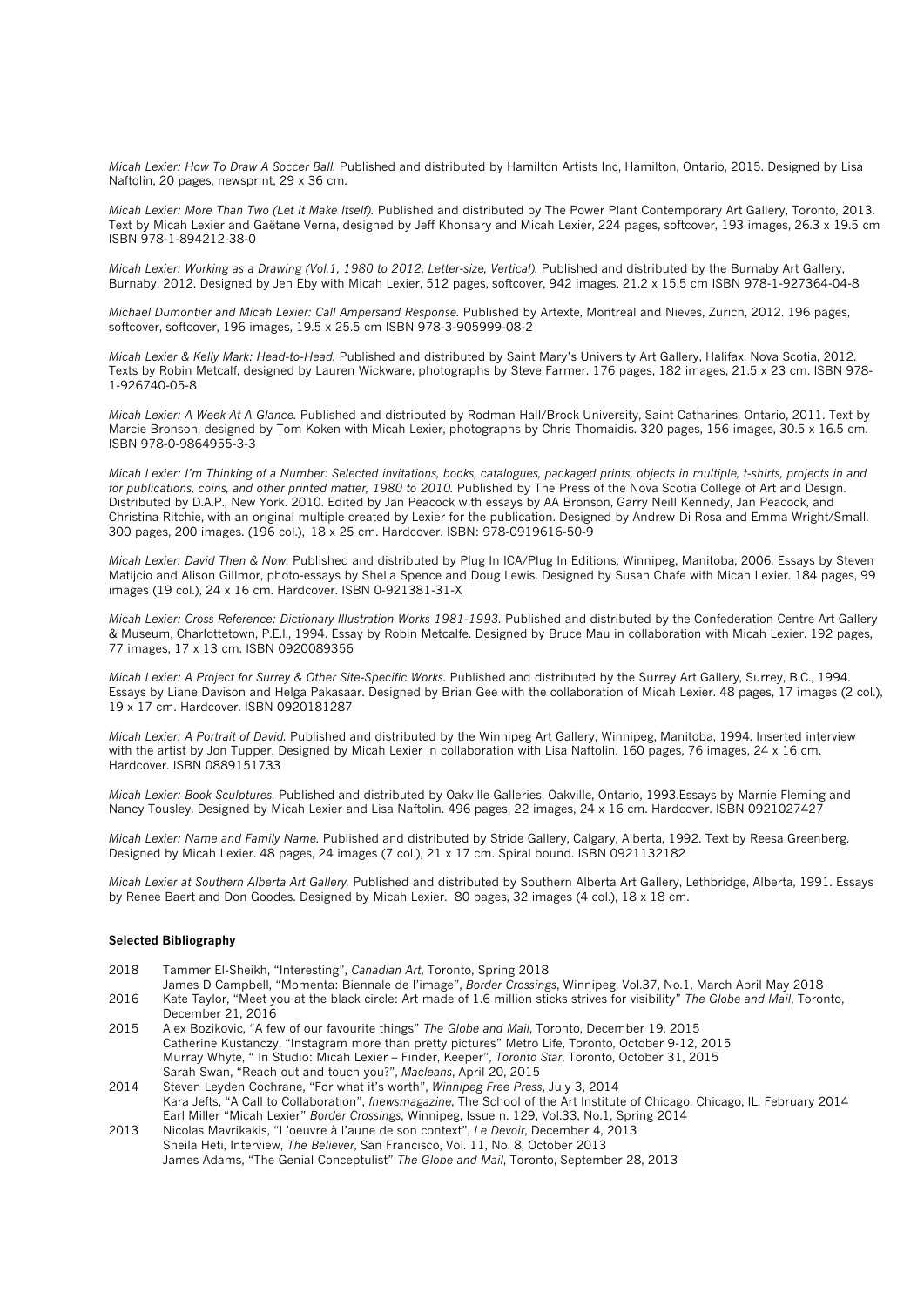Pamela Meredith, "A Numbers Game" *In Toronto*, September 2013 Christina Ritchie, "Making It Make Itself" *Canadian Art*, Toronto, Fall 2013 Murray Whyte, " A Gathering of Artists Who Play Well With Others", *Toronto Star*, Toronto, September 26, 2013 Bert Archer, "The Moment: Thurs. Aug. 01, 10:06 am" *Block*, Toronto, Issue 2, Fall 2012 David Jager, "Lexier Blurs Lines" *Now Magazine*, Toronto, Issue 1656, Vol. 33, No. 7, October 17-23, 2013 David Balzer, The Twitter Critic, *The Globe and Mail*, Toronto, October 19, 2013 Kate Fane, "Everything in its Right Place" *The Grid*, September 26-Octover 2, 2013 2012 Daniel Joyce, "Head to Head: Micah Lexier and Kelly Mark" *Visual Arts News*, Spring 2012 Robert Enright. "Ampersanders" *Border Crossings*, Winnipeg, Vol.31, No.3, Fall 2012 J.J. Kegan McFadden, "Oh Canada" *Border Crossings*, Winnipeg, Vol.31, No.3, Fall 2012 2011 Michael Petry, *The Art of Not Making: The New Artist/Artisan Relationship,* Thames & Hudson, 2011 Murray Whyte. " Lost and Found" *Toronto Star*, Toronto, November 3, 2011 Elissa Barnard, "Two Heads Better Than One" *Chronicle Herald,* Halifax, N.S., September 9, 2011 2010 Nicholas Brown, " A to B – Micah Lexier" Hunter and Cook 07, Toronto, Fall 2010 Hugo Macdonald, "Multiple Personality" Monocle, London, England, September 2010 Bill Clarke, "Micah Lexier Bank of Montreal Project Room" *Modern Painters,* New York, September 2010 Murray Whyte. " Art as a journey, not a destination" *Toronto Star*, Toronto, July 22, 2010 Mike Landry, "Conceptual Class of 2010" Telegraph-Journal, Saint John, N.B., July 3, 2010 David Jager "Drake Double Bill: Two Murals Battle at the Sky Yard" *Now Magazine*, Toronto, June 17, 2010 Shannon Anderson "Micah Lexier: I Am The Coin" *Canadian Art*, Toronto Summer 2010 John Bentley Mays "We've got his number" *The Globe and Mail*, Toronto, Ontario. May 15, 2010 Nicholas Brown. "Helter Shelter" *Colour Magazine*, Vancouver, Issue 8.1 (Spring 2010), Murray Whyte. " Contemporary shows finally fuel trill of discovery at AGO" *Toronto Star*, Toronto, March 6, 2010 Sarah Milroy. "Passions, not obsessions" The Globe and Mail, Toronto, February 17, 2010 Dan Adler. " Micah Lexier/Birch Libralato" *Artforum*, New York, January 2010 Peter Goddard. "Prolific artist finds strength in numbers" *Toronto Star*, Toronto, January 14, 2010 2009 Ingrid Koenig. "This Is Me Writing" *Border Crossings*, Winnipeg, Vol.28, No.4, December 2009 Robert Enright. "Giving Collaboration A Good Name" *Border Crossings*, Winnipeg, Vol.28, No.4, December 2009 Gary Micheal Dault. "Follow the arrow: It's Art" *The Globe and Mail*, Toronto, Ontario. October 31, 2009 Tor Lukasik-Foss "Fresh Eyes" *Hamilton Magazine,* Hamilton, Ontario, Summer 2009 Murray Whyte. " Family Matter" *Toronto Star*, Toronto, June 21, 2009 Nancy Tousley. "'Calgary's Top 12 Art Exhibitions of 2008". *Calgary Herald*, Calgary, January 4, 2009 Gary Michael Dault. "Gallery Going: Library Science Gets An Artistic Intervention" *The Globe and Mail*, Toronto. February 28 Jason McBride. "Street Level: An English class behind the glass" *National Post*, Toronto, April 25, 2009 2008 Nancy Tousley. "'An intimate look at life through art's simplicity". *Calgary Herald,* Calgary, December 14, 2008 Nancy Tousley. "'Little Scribble' Grew to Big Idea". *Calgary Herald*, Calgary, June 7, 2008 Nancy Tousley. "'Art Changing Face of Calgary". *Calgary Herald*, Calgary, June 6, 2008 Tarina White, "He's Got Winning Down to an Art", *Calgary Sun*, Calgary, June 6, 2008 Leah Turner. "Going Postal" *Colour Magazine*, Vancouver, Issue 5.6 Peter Goddard. "Man of letters had some help from the young." *The Toronto Star*, Toronto. May 15, 2008 2007 Leah Sandals. "The Worn Identity" *National Post*, Toronto, December 29, 2007 Stacey Abramson. "Into the Light" *Uptown Arts*, Winnipeg, December 20, 2007 Leah Sandals. "Lexier plays with absolutes" *Now Magazine*, Toronto. October 25 – 31, 2007 Bart Gazzola. "Me Me Me – And Them" *Planet S,* Saskatoon. October 11 – 24, 2007 Peter Goddard. "Art that reads between the lines" *The Toronto Star*, Toronto. August 2, 2007 Betty Ann Jordan. "Artist File" *Canadian House & Home*, Toronto. September 2007 Monika Burman. "Many Works and Much Living" *MAG Mass Art Guide*, Toronto, October 2007 Nancy Tousley. "Living Life: Micah Lexier's New Work Expands His Project" *Calgary Herald*, Alberta, February 18, 2007 Kailea Switzer. "An Accumulation of Things", *The Argosy*, Sackville, New Brunswick, March 8, 2007 2006 Gil McElroy. *"*A Moment of Our Time: The Sculpture of Micah Lexier*" Espace Sculpture*, Montreal, (Issue #76) Summer 2006 "David Then, David Now" *Geist,* Vancouver, B.C. (Issue #61). Summer 2006 Peter Trepanier. "Artists' Ephemera" *Vernissage*, Ottawa. Winter Robin Laurence. "Micah Lexier, Myfanwy MacLeod, Andrew Reyes" *The Georgia Straight*, Vancouver. March 2-9, 2006 Paul Wilson. "The source said this art was trouble" *The Hamilton Spectator*, Hamilton, Ontario. January 6, 2006 Leigh Kamping-Carder. "The Emptiness that lingers…" *Ubyssey Magazine*, Vancouver. February 10, 2006 2005 Christian Bok. "Still Counting" *Canadian Art*, Toronto, Ontario. (Vol.22, No.1) Spring 2005 Paula Adamski. "Alumni Profile:Micah Lexier" *5163:The NSCAD University Magazine*, Halifax, N.S. December 2005 Micah Lexier. "End of the Line" enRoute Magazine, Montreal, Quebec. December 2005 Robert Enright. "BorderViews: David Redux" *BorderCrossings*, Winnipeg, Issue No. 95 (Vol.24, No.3) Fall 2005 Adina Popescu. "Micah Lexier: Gitte Weise Gallerie, Berlin" *C Magazine*, Toronto, Ontario, (Issue #86) Summer 2005 Gary Micheal Dault. "Micah Lexier at Birch Libralato" *The Globe and Mail*, Toronto, Ontario. November 19, 2005 Morely Walkler. " Davids 'polar' opposite of bear exhibit", *Winnipeg Free Press*, Winnipeg, Manitoba, June 8, 2005 Lorne Roberts. "Polar bears or photographs, public art piques interest", *Winnipeg Free Press*, Winnipeg, July 28, 2005 Julia Dault. "No Goliaths Here" *The National Post*, Toronto, Ontario, June 9, 2005 Alison Gillmore. "The Daves I Know" CBC.ca, June 22, 2005 Sean Flinn. "Get Your Free Sample" *The Halifax Herald*, Halifax, N.S. April 5, 2005 2004 Jerome Delgado. "Espaces Manipules" *La Press*, Montreal, Quebec. October 21, 2004 Lynne Crevier. "Genese De L'Object" *Ici*, Montreal, Quebec. October 21-27, 2004 Shelley Boettcher. "Lexier sports award-winning work of art" *The Calgary Herald*, Calgary, Alberta. January 24, 2004 Thomas Hirschmann. "McMichael gets hip with Identities" *Now Magazine,* Toronto, Ontario. March 18-24, 2004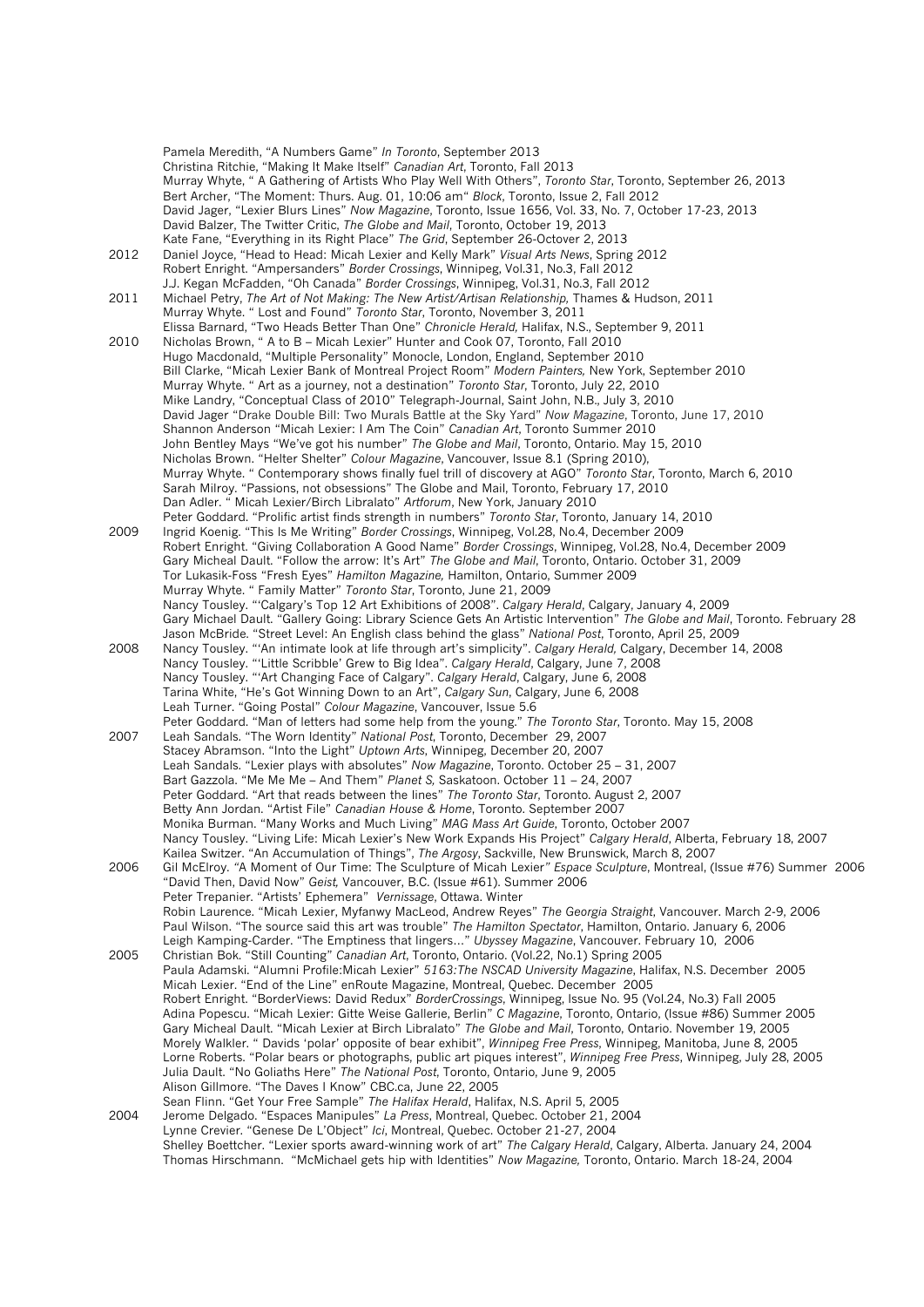Jessi Rymill. "Comma Chameleon" *Print Magazine*, New York. March/April 2004 Petry, Michael. *Hidden Histories*. Artmedia Press, London, 2004. 2003 Petry, Michael, Nicola Oxley and Nicolas de Oliveira*. Installation Art in the New Millennium*. Thames and Hudson, 2003 Julia Dault. "Playful Pieces of Punctuation" At the Galleries, *National Post*, Toronto. October 9, 2003 Patricia Rosoff. "Containing the World" *The Hartford Advocate*, Hartford, CT. November 20, 2003 Benjamin Genocchio. "It May be Minimal, but It Challenges the Intellect" *The New York Times* (CT Edition), Nov. 30, 2003 Matthew Erikson. "When Less is More, Canada Style" *Hartford Courant*. Hartford, CT. October 10, 2003 Mary Agnes Welch. "Hey, has anybody see Dave lately?" *Winnipeg Free Press*, Winnipeg. December 14, 2003 Nancy Tousley. "Critic's Pick" *Calgary Herald*, Calgary. December 4, 2003 Kim Levin. " Voice Choices: Micah Lexier" *Village Voice*, New York. June 18-24, 2003 James J. Kelly. *The Sculptural Idea (Fourth Edition).* Waveland Press, Long Grove, Illinois, 2003,pp.176, 181 John Grande. "Site: Toronto's New Sheppard Subway Line Art" *Sculpture Magazine,* Washington. May 2003 R.M.Vaughan. "What if you had to live here?" *Lola*, Toronto. Spring 2003 2002 Eric Fredericksen. "Brick by Brick" *Architecture Magazine*, New York. March 2002 Robyn Peers. "Views of Remoteness" *The Press*, Christchurch, New Zealand. April 24, 2002 Joyce Mason. "Up Against a Wall" *Elle Canada*, Toronto. March 2002 Christopher Hume. "Art is the ticket..." *Toronto Star*, Toronto. November 14, 2002 Julia Dault. "Tunnel Visionaries" *National Post*, Toronto. November 14, 2002 Micah Lexier. "The End and The Beginning (from the beginning)" Toronto Sculpture Garden brochure. January 2002 Micah Lexier. "A Few of My Favorite Things" *Art Libraries Journal*, Volume 27, Number 2, March 2002 2001 Sarah Milroy. "The art of brick and mortar" *The Globe and Mail*, Toronto. November 3, 2001 Alexie Glass. "Time Frames: Micah Lexier, Gitte Weise Gallery" *Monumen*t issue 45 December 2001/January 2002 Robert Enright. "Incrementalism: Micah Lexier & the Progress of Time (interview)" *BorderCrossings* No. 78, Summer Daphne Gordon. "An Evolving Sculpture: Micah Lexier's new work will change shape" *The Toronto Star* October 14, 2001 Deirdre Hanna. "Top 20 Artists Since 1981" *Now Magazine* November 22, 2001 Deirdre Hanna. "Time Trial" *Now Magazine* November 22, 2001. R.M. Vaughan. "All treats, no tricks" *Eye Magazine* October 25, 2001. Mark Pupo. "Two ways to make 2: Interview with Micah Lexier" *Mix Magazine* Vol.26 No.4, Spring 2001 Robert Belton. *Sights of Resistance: Approaches to Canadian Visual Culture*. University of Calgary Press, Calgary, Alberta, 2001, pp. 308-309. 2000 Fred Camper. "Don't Fence Them In" *Chicago Reader,* Chicago, IL. May 17, 2000. Gerald Mead. "Time Warp and Vinyl" *Artvoice,* Buffalo, NY. October 19-25, 2000. Richard Huntington. "A process of aging, a process of creation at Hallwalls" *The Buffalo News*, October 23, 2000. Gary Michael Dault. "Gallery Going: Lexier makes it all add up" *The Globe and Mail*, Toronto. December 16, 2000. 1999 Joan Murray. *Canadian Art in the Twentieth Century*. Dundurn Press, Toronto/Oxford, 1999, pp. 218-219. Hilarie M. Sheets, "Aging Artistically", *Newsday*, New York. July 23, 1999. Jennifer Dalton, "The Time of Our Lives" *Review Magazine*, New York. September 15, 1999. Marcus O'Donnell, "Micah Lexier: Gitte Weise Gallery". *Sydney Star Observer,* Sydney, Australia. November 11, 1999. Mathew Shepherd, "A whimsical approach to mortality", *Lennoxville Link*, Lennoxville, Quebec. Feb. 9, 1999. Ange Parkinson, "Artist's work captures time". *Summit Up*, Banff, Alberta. March 2, 1999. April Kingsley, "Micah Lexier at Jack Shainman". *dART International*, Toronto, Ontario Sprint/Summer 1999. "Weekend Questionnaire: Micah Lexier". *The National Post*, Toronto. January 23, 1999. 1998 Ihor Holubizky, "Micah Lexier: Life Expectancy", *Art/Text,* Sydney, Australia. #62, August-October 1, 1998. Blake Gopnik, "Micah Lexier: Robert Birch", *ARTnews*, New York. December 1998. Sarah Tutton, "Dumb". *Eyeline 37*, Australia. Spring 1998. Andrew McQualter, "Dumb", *Like Art Magazine*, Australia. Number Six, Winter/Spring 1997/1998. Bernard Lamarche, "Á Moitiévide, á mopitié plein", *Le Devoir*, Montréal. September 6, 1998. Kyo Maclear, "A Minute of My Time: Micah Lexier", *Toronto Life,* Toronto. September 1998. Gary Michael Dault, "Gallery Going: Micah Lexier at The Robert Birch Gallery", *The Globe and Mail,* Toronto, September 12 Blake Gopnik, "A tough-guy artist with soul of a poet", *The Globe and Mail,* Toronto. July 4, 1998. Henry Lehmann, "Not a soul around", *The Gazette,* Montréal. July 4, 1998. Kim Fullerton, "Sex and Sensibility", *Xtra magazine*, Toronto. #356 June 18, 1998. Peter Timms, "Who's the dummy here?", *The Age,* Melbourne, Australia. April 15, 1998. Sherri Telenko, "A Division of Oneself", *ID Magazine,* Guelph. April 9 - 15, 1998. Jack Anderson, "Artist Knows How To Doodle", *The Leader-Post,* Regina, Saskatchewan. March 13, 1998. 1997 John Bentley Mays, "Scenes from a life in black and white", *The Globe and Mail,* Toronto. November 20, 1997. Gillian MacKay, "Gallery Going: Micah Lexier at Gallery TPW", T*he Globe and Mail,* Toronto. November 22, 1997. Deirdre Hanna, "Lexier scores with monumental Hall of Names", *Now Magazine,* Toronto. April 10-16, 1997. 1996 Dr. Katherine Hoffman, *Concepts of Identity*, Westview Press/Harper Collins, New York 1996, pp. 225-226. Elissa Barnard, "60 Davids come east" *Chronicle-Herald/Mail-Star,* Halifax, N.S., February 23, 1996. Thérèse Dion, "Danish smorgasbord" *The Gazette,* Montréal. August 3, 1996. Gil McElory, "Micah Lexier: Together by Circumstance", *Arts Atlantic 56,* Fall/Winter 1996. 1995 Robin Metcalfe, "Cross Reference: Dictionary Illustrations in the Art of Micah Lexier" *Descant* 90, Fall 1995. Tanya Stephan, "What's In A Name?" *The List*, Scotland, issue 264, October 6-19, 1995. 1994 T.C. Ben Benedict " Rethinking Our Secret Biography" *ID Magazine,* London, Ontario. March 17, 1994. Emmanuel Cooper, *The Sexual Perspective,* Routledge, London & New York, 1994, pp. 330-332. Roni Feinstein, "Report from Toronto" *Art in America,* New York, November 1994. Alison Gillmor, "There's Some David in All of Us", *Winnipeg Free Press.* February 5, 1994. Helen A. Harrison, "Life's Riddles and the Clarity of Camera" *The New York Times*, November 13, 1994. Peter Legris, "RetroCentre" *ARC Number 3,* Toronto, Winter 1994/95.